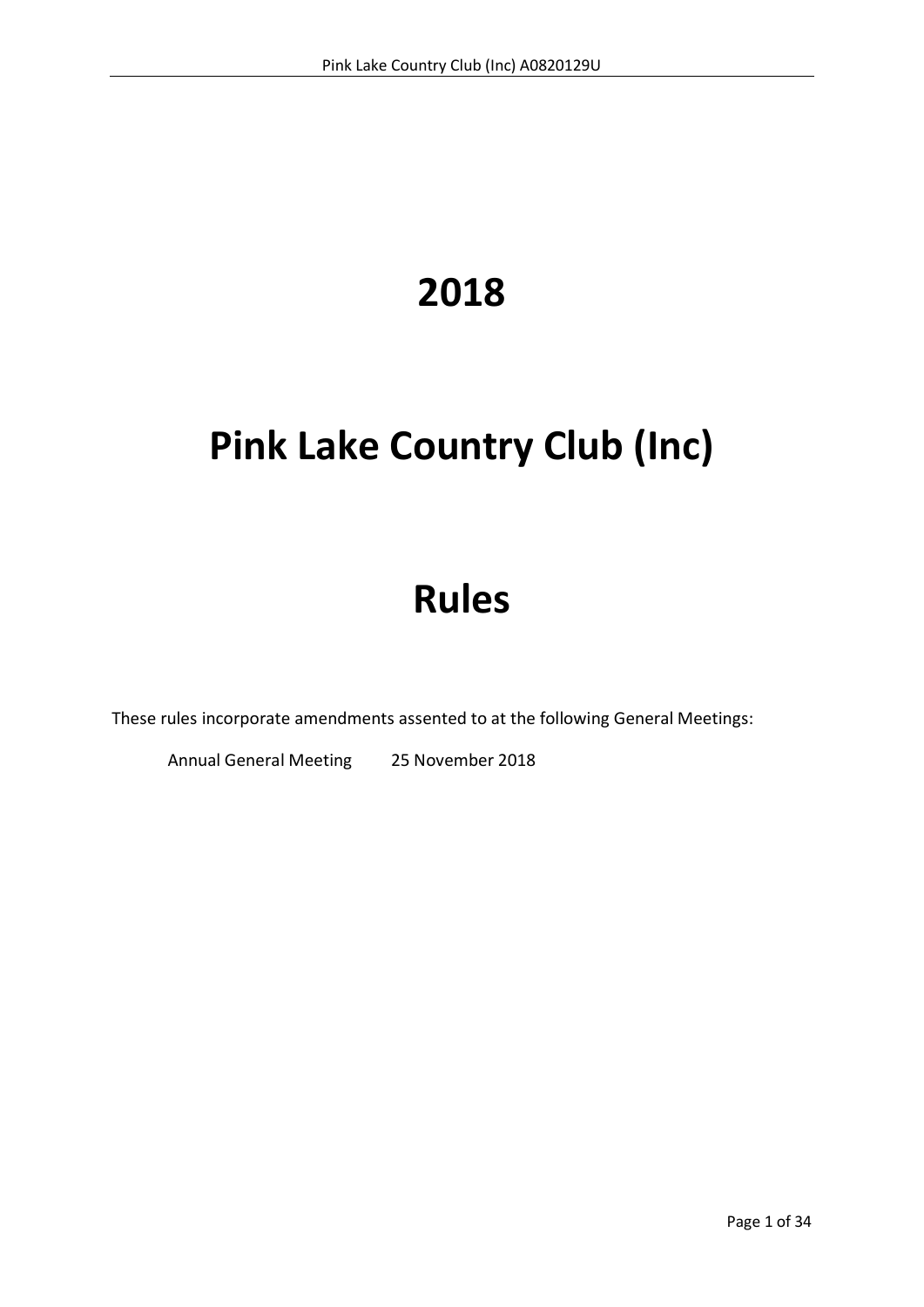# **Contents**

| 1.  |  |  |  |
|-----|--|--|--|
| 2.  |  |  |  |
|     |  |  |  |
| 3.  |  |  |  |
|     |  |  |  |
|     |  |  |  |
| 4.  |  |  |  |
| 5.  |  |  |  |
| 6.  |  |  |  |
| 7.  |  |  |  |
| 8.  |  |  |  |
| 9.  |  |  |  |
| 10. |  |  |  |
| 11. |  |  |  |
|     |  |  |  |
| 12. |  |  |  |
|     |  |  |  |
| 13. |  |  |  |
|     |  |  |  |
|     |  |  |  |
| 14. |  |  |  |
|     |  |  |  |
| 15. |  |  |  |
| 16. |  |  |  |
|     |  |  |  |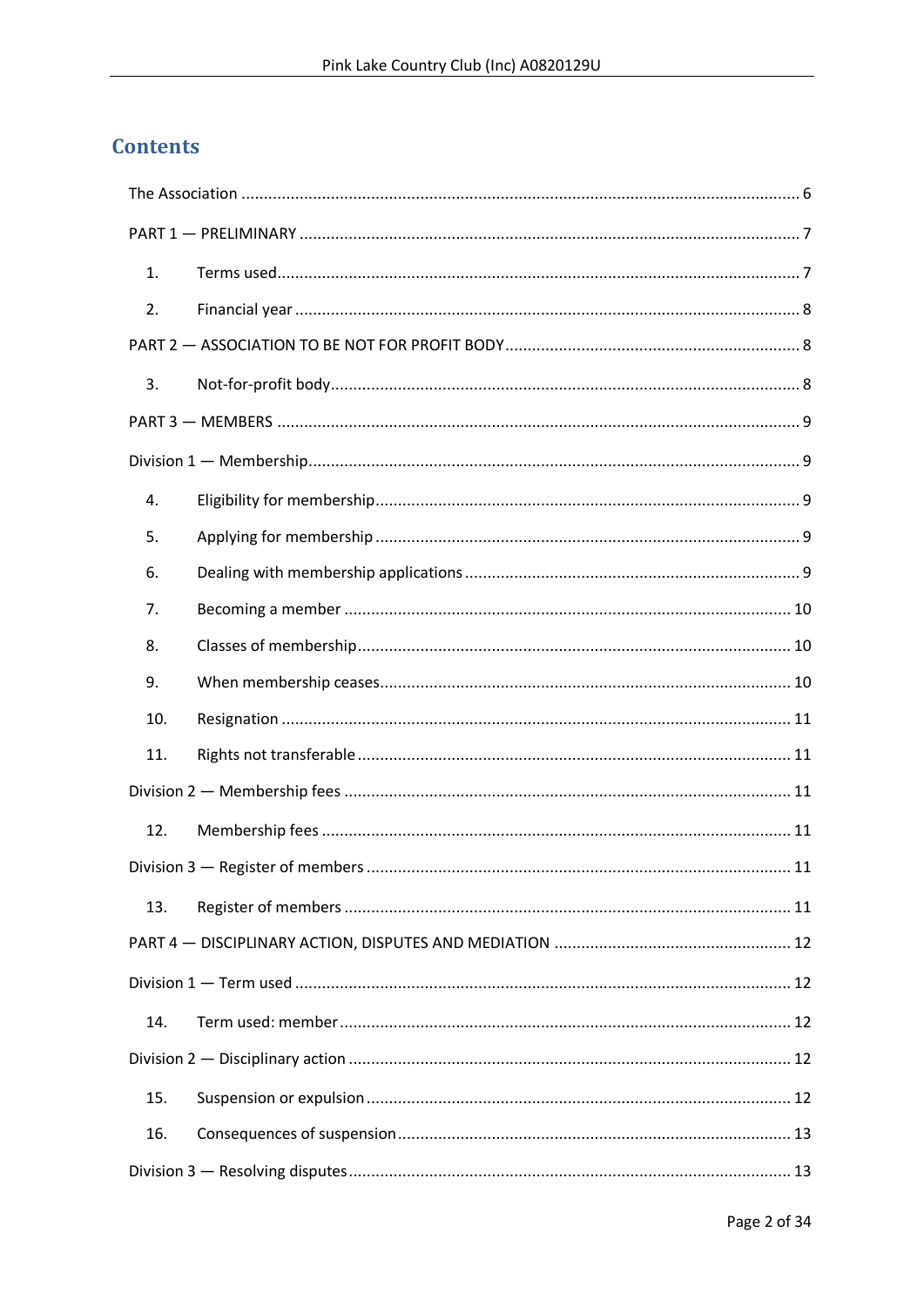| 17. |                                                                       |  |  |
|-----|-----------------------------------------------------------------------|--|--|
| 18. |                                                                       |  |  |
| 19. |                                                                       |  |  |
| 20. |                                                                       |  |  |
| 21. |                                                                       |  |  |
|     |                                                                       |  |  |
| 22. |                                                                       |  |  |
| 23. |                                                                       |  |  |
| 24. |                                                                       |  |  |
| 25. | If mediation results in decision to suspend or expel being revoked 17 |  |  |
|     |                                                                       |  |  |
|     |                                                                       |  |  |
| 26. |                                                                       |  |  |
|     |                                                                       |  |  |
| 27. |                                                                       |  |  |
| 28. |                                                                       |  |  |
| 29. |                                                                       |  |  |
| 30. |                                                                       |  |  |
|     |                                                                       |  |  |
| 31. |                                                                       |  |  |
| 32. |                                                                       |  |  |
| 33. |                                                                       |  |  |
| 34. |                                                                       |  |  |
| 35. |                                                                       |  |  |
| 36. |                                                                       |  |  |
| 37. |                                                                       |  |  |
| 38. |                                                                       |  |  |
| 39. |                                                                       |  |  |
| 40. |                                                                       |  |  |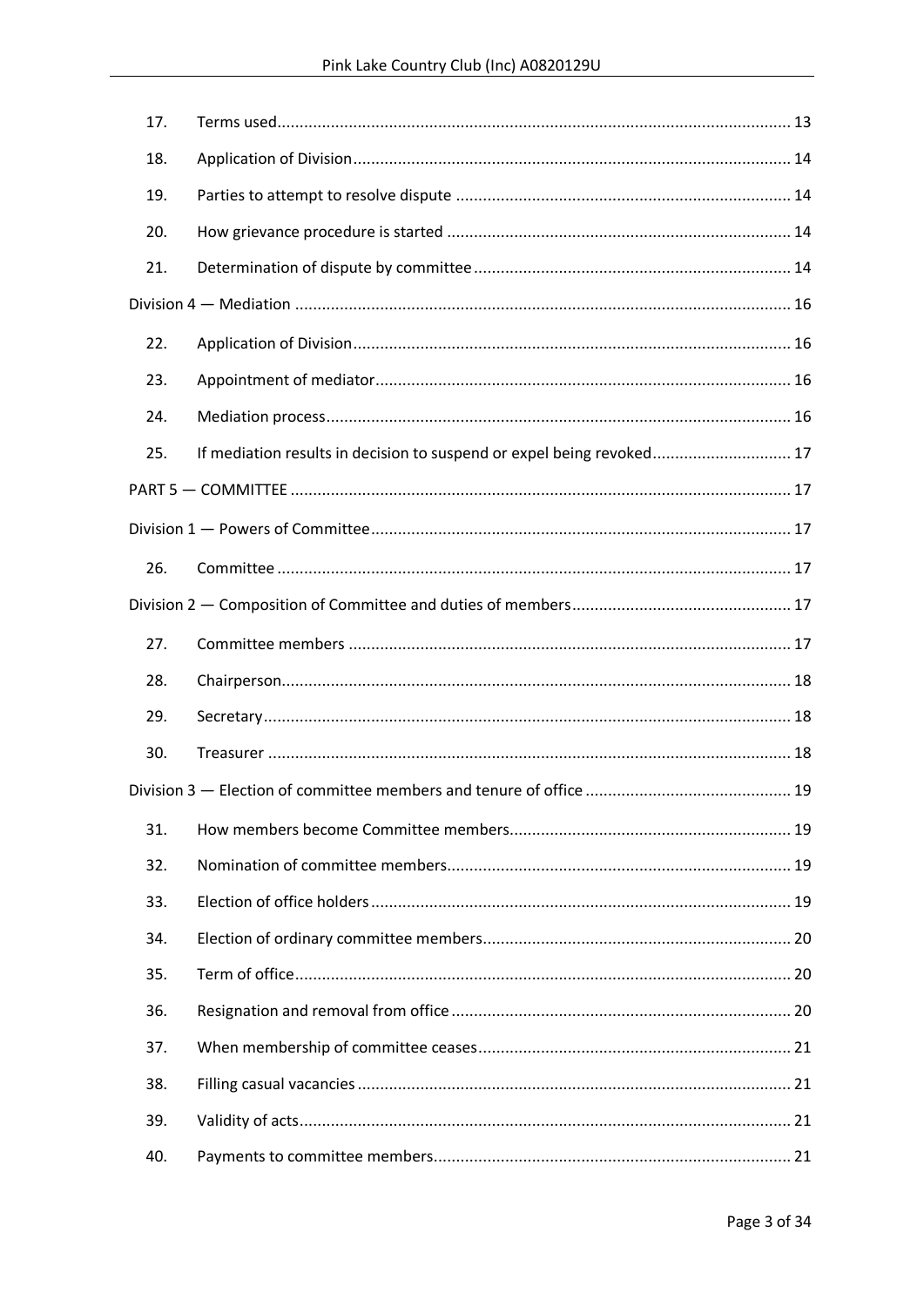| 41. |  |  |  |  |
|-----|--|--|--|--|
| 42. |  |  |  |  |
| 43. |  |  |  |  |
| 44. |  |  |  |  |
| 45. |  |  |  |  |
| 46. |  |  |  |  |
| 47. |  |  |  |  |
|     |  |  |  |  |
| 48. |  |  |  |  |
| 49. |  |  |  |  |
|     |  |  |  |  |
| 50. |  |  |  |  |
| 51. |  |  |  |  |
| 52. |  |  |  |  |
| 53. |  |  |  |  |
| 54. |  |  |  |  |
| 55. |  |  |  |  |
| 56. |  |  |  |  |
| 57. |  |  |  |  |
| 58. |  |  |  |  |
| 59. |  |  |  |  |
| 60. |  |  |  |  |
|     |  |  |  |  |
| 61. |  |  |  |  |
| 62. |  |  |  |  |
| 63. |  |  |  |  |
|     |  |  |  |  |
| 64. |  |  |  |  |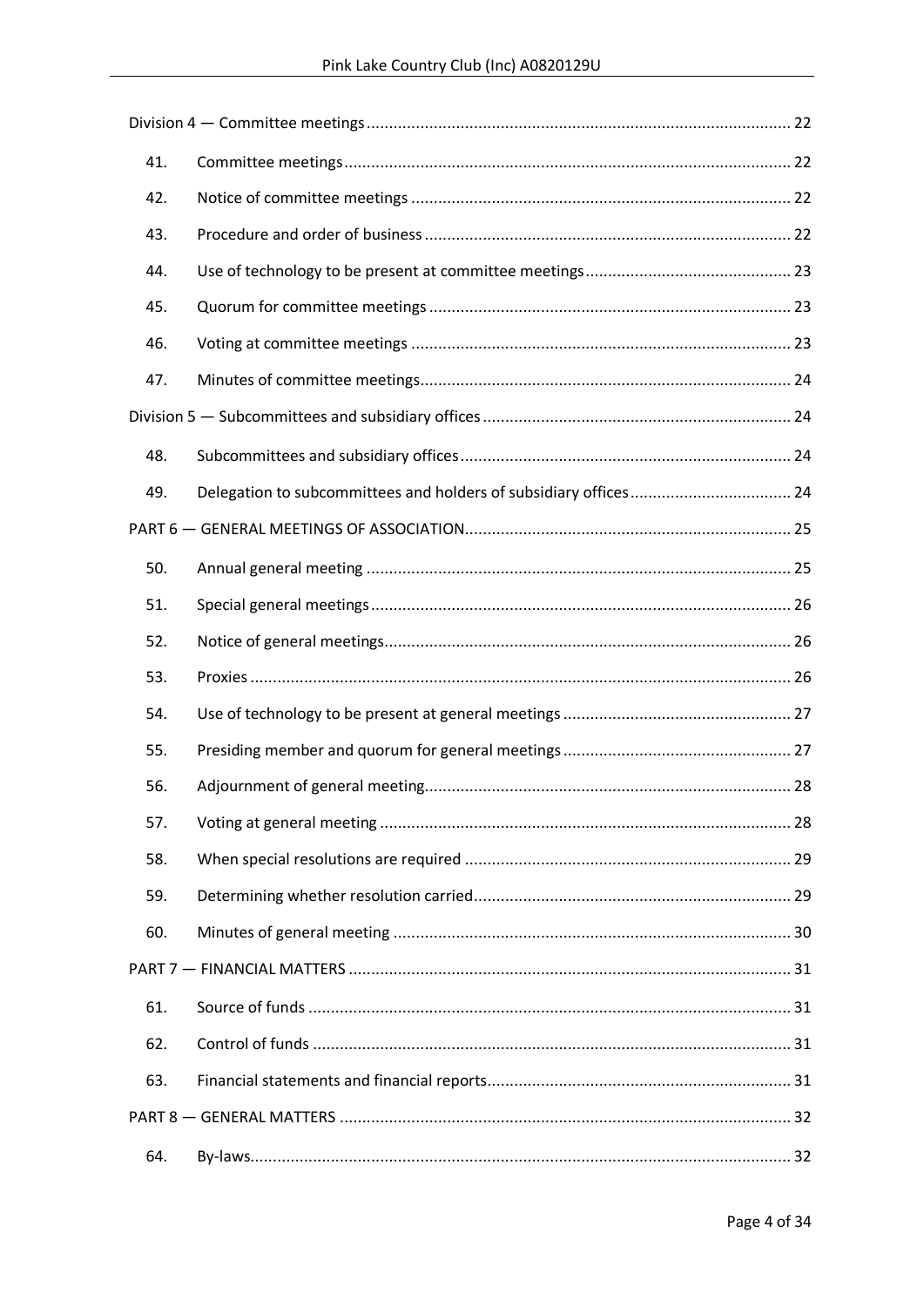| 65. |                                                                                    |  |
|-----|------------------------------------------------------------------------------------|--|
| 66. |                                                                                    |  |
| 67. |                                                                                    |  |
| 68. |                                                                                    |  |
| 69. |                                                                                    |  |
| 70. | Publication by committee members of statements about Association business          |  |
| 71. | Distribution of surplus property on cancellation of incorporation or winding up 34 |  |
| 72. |                                                                                    |  |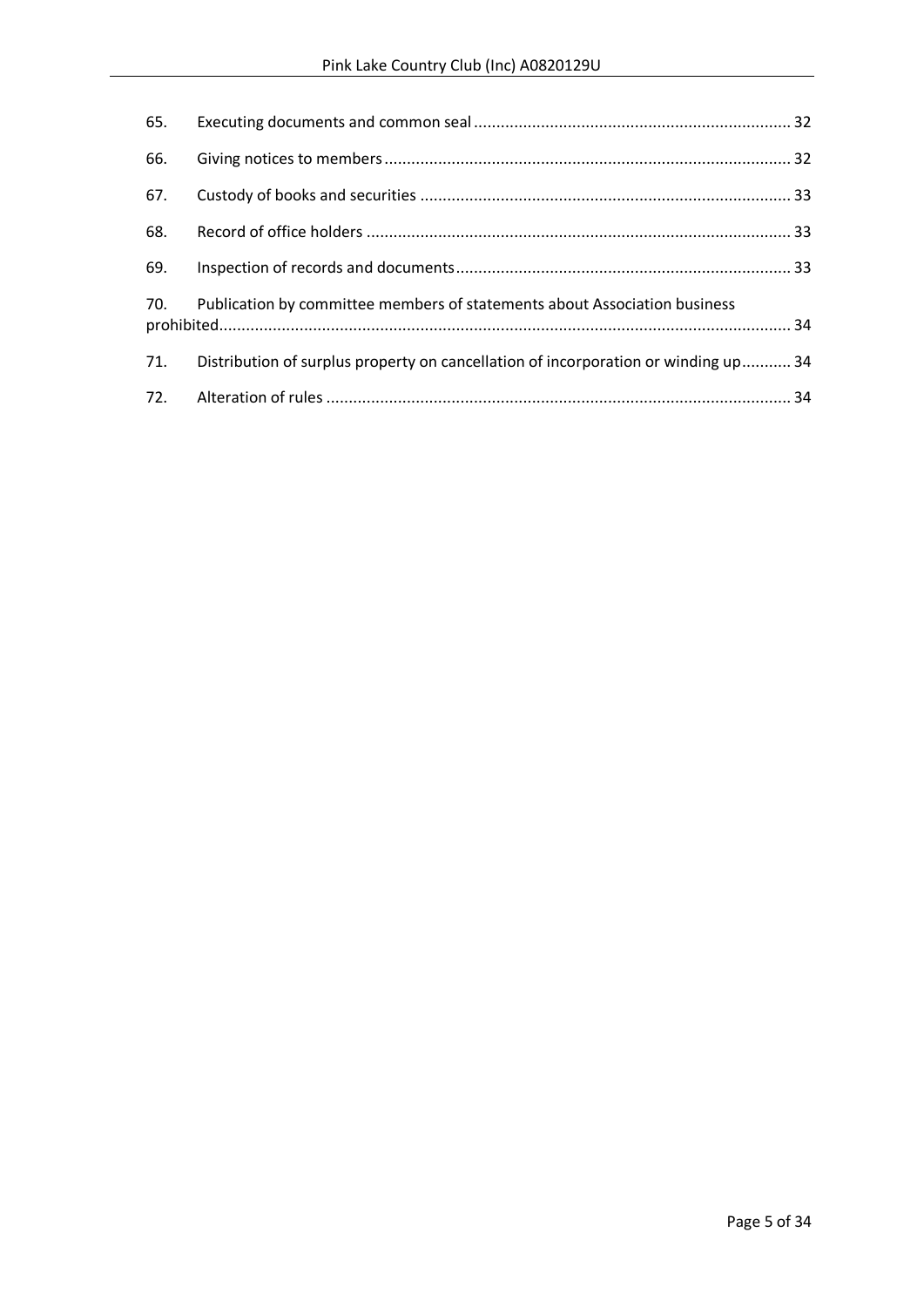# <span id="page-5-0"></span>**The Association**

- A. The name of the Association is Pink Lake Country Club (Inc).
- B. The objects and purposes of the Association are to establish, maintain and conduct a club of non-political character for the purpose of promoting and fostering the game of golf and any other amateur sports and pastimes which may conveniently be pursued by members and to provide accommodation for the members.
- C. Any Twenty (20) members personally present (being Members entitled to vote under these Rules at a General Meeting) will constitute a quorum for the conduct of business at a General Meeting**.**
- D. Any Six (6) Committee Members constitute a quorum for the conduct of the business at a Committee Meeting.
- E. The association's financial year will be the period of 12 months commencing on 01 October and ending on 30 September of each year.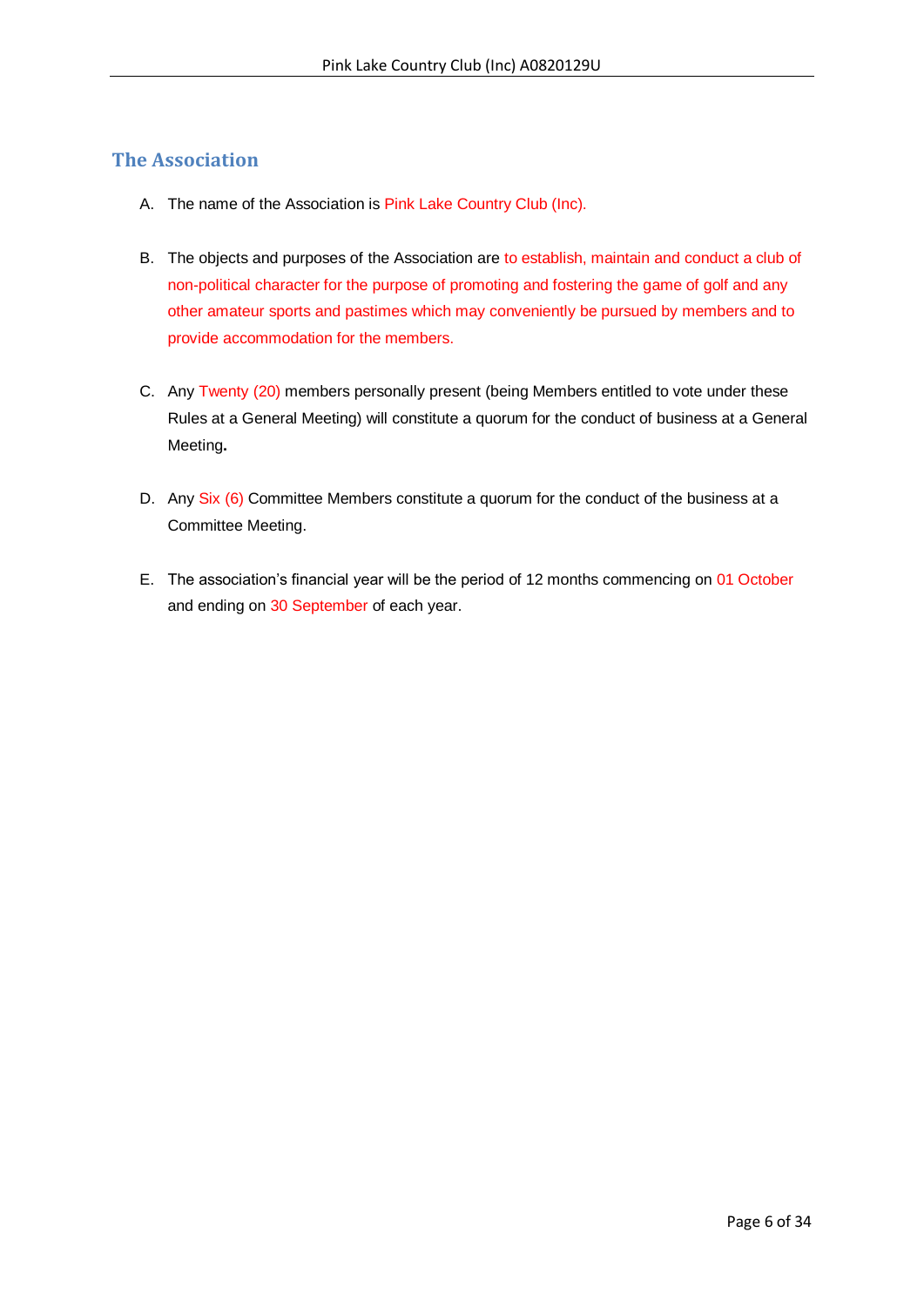# **PART 1 — PRELIMINARY**

### <span id="page-6-1"></span><span id="page-6-0"></span>**1. Terms used**

In these rules, unless the contrary intention appears —

*Act* means the *Associations Incorporation Act 2015*;

**associate member** means a member with the rights referred to in rule 8(6);

*Association* means the incorporated association to which these rules apply;

*books*, of the Association, includes the following —

- (a) a register;
- (b) financial records, financial statements or financial reports, however compiled, recorded or stored;
- (c) a document;
- (d) any other record of information;

*by laws* means by-laws made by the Association under rule 64.

*chairperson* means the Committee member holding office as the chairperson of the Association;

*Commissioner* means the person for the time being designated as the Commissioner under section 153 of the Act;

*committee* means the management committee of the Association;

*committee meeting* means a meeting of the committee;

*committee member* means a member of the committee;

*financial records* includes —

- (a) invoices, receipts, orders for the payment of money, bills of exchange, cheques, promissory notes and vouchers; and
- (b) documents of prime entry; and
- (c) working papers and other documents needed to explain
	- (i) the methods by which financial statements are prepared; and
	- (ii) adjustments to be made in preparing financial statements;

*financial report*, of a tier 2 association or a tier 3 association, has the meaning given in section 63 of the Act;

*financial statements* means the financial statements in relation to the Association required under Part 5 Division 3 of the Act;

*financial year*, of the Association, has the meaning given in rule 2;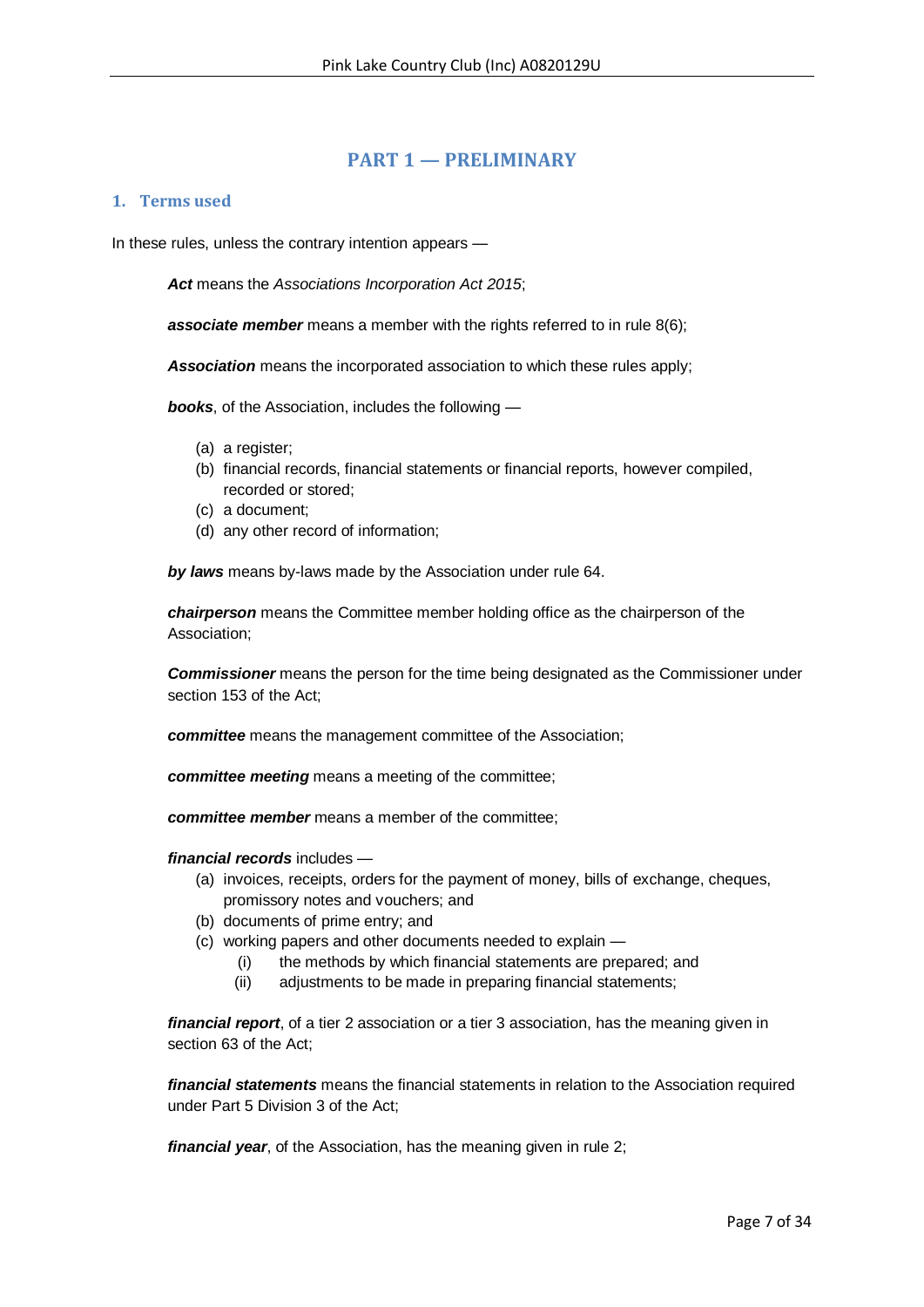*general meeting*, of the Association, means a meeting of the Association that all members are entitled to receive notice of and to attend;

*member* means a person (including a body corporate) who is an ordinary member or an associate member of the Association;

*ordinary committee member* means a committee member who is not an office holder of the Association under rule 27(3);

*ordinary member* means a member with the rights referred to in rule 8(5);

*register of members* means the register of members referred to in section 53 of the Act;

*rules* means these rules of the Association, as in force for the time being;

*secretary* means the committee member holding office as the secretary of the Association;

*special general meeting* means a general meeting of the Association other than the annual general meeting;

*special resolution* means a resolution passed by the members at a general meeting in accordance with section 51 of the Act;

**subcommittee** means a subcommittee appointed by the committee under rule 48(1)(a);

*tier 1 association* means an incorporated association to which section 64(1) of the Act applies;

*tier 2 association* means an incorporated association to which section 64(2) of the Act applies;

*tier 3 association* means an incorporated association to which section 64(3) of the Act applies;

*treasurer* means the committee member holding office as the treasurer of the Association.

# <span id="page-7-0"></span>**2. Financial year**

- (1) The first financial year of the Association is to be the period notified to the Commissioner under section 7 (4) (e) or, if relevant, section 29 (5) (e) of the Act.
- (2) The first Financial Year of the Association shall be the period ending on the next 30 September 1982 following incorporation.
- (3) The Association's Financial Year will be the period of 12 months commencing on 1 October and ending on 30 September of each year.

# **PART 2 — ASSOCIATION TO BE NOT FOR PROFIT BODY**

# <span id="page-7-2"></span><span id="page-7-1"></span>**3. Not-for-profit body**

(1) The property and income of the Association must be applied solely towards the promotion of the objects or purposes of the Association and no part of that property or income may be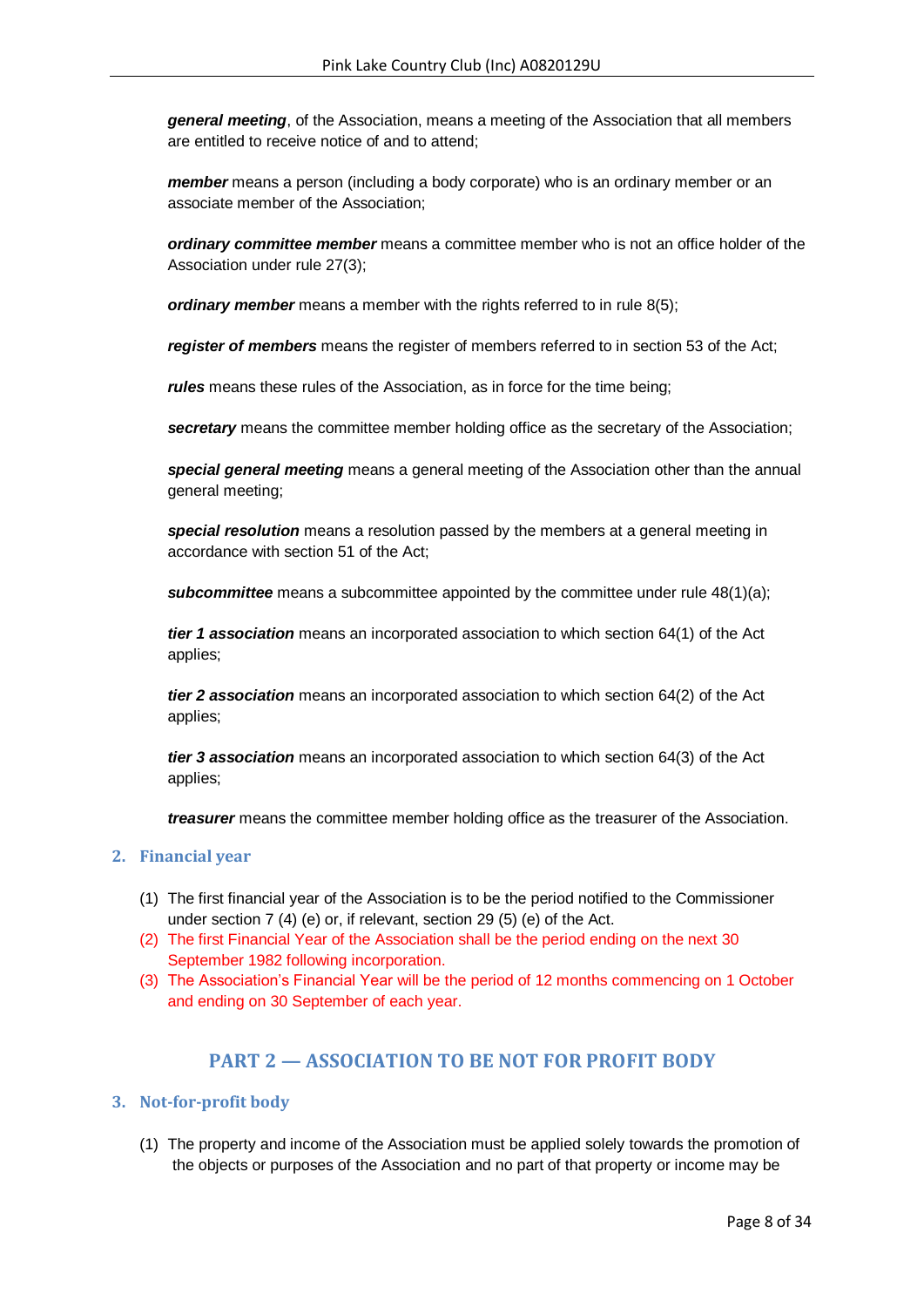paid or otherwise distributed, directly or indirectly, to any member, except in good faith in the promotion of those objects or purposes.

- (2) A payment may be made to a member out of the funds of the Association only if it is authorised under subrule (3).
- (3) A payment to a member out of the funds of the Association is authorised if it is
	- (a) the payment in good faith to the member as reasonable remuneration for any services provided to the Association, or for goods supplied to the Association, in the ordinary course of business; or
	- (b) the payment of interest, on money borrowed by the Association from the member, at a rate not greater than the cash rate published from time to time by the Reserve Bank of Australia; or
	- (c) the payment of reasonable rent to the member for premises leased by the member to the Association; or
	- (d) the reimbursement of reasonable expenses properly incurred by the member on behalf of the Association.

# **PART 3 — MEMBERS**

# **Division 1 — Membership**

# <span id="page-8-2"></span><span id="page-8-1"></span><span id="page-8-0"></span>**4. Eligibility for membership**

- (1) Any person who supports the objects or purposes of the Association is eligible to apply to become a member.
- (2) An individual who has not reached the age of 15 years is not eligible to apply for a class of membership that confers full voting rights.

# <span id="page-8-3"></span>**5. Applying for membership**

- (1) A person who wants to become a member must apply in writing to the Association.
- (2) The application must include a member's nomination of the applicant for membership.
- (3) The application must be signed by the applicant and the member nominating the applicant.
- (4) The applicant must specify in the application the class of membership, if there is more than one, to which the application relates.

# <span id="page-8-4"></span>**6. Dealing with membership applications**

- (1) The committee must consider each application for membership of the Association and decide whether to accept or reject the application.
- (2) Subject to subrule (3), the committee must consider applications in the order in which they are received by the Association.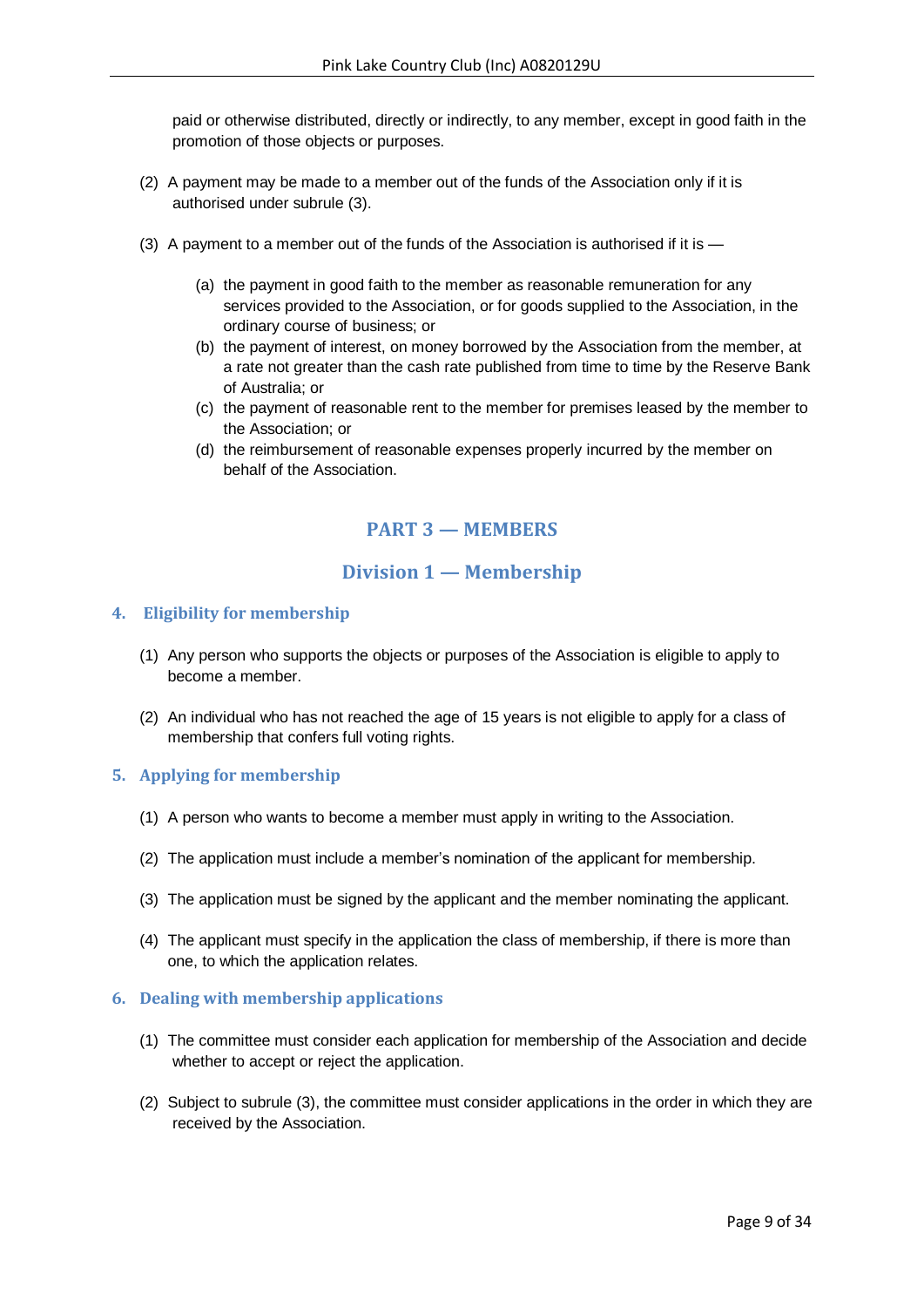- (3) The committee may delay its consideration of an application if the committee considers that any matter relating to the application needs to be clarified by the applicant or that the applicant needs to provide further information in support of the application.
- (4) The committee must not accept an application unless the applicant
	- (a) is eligible under rule 4; and
	- (b) has applied under rule 5.
- (5) The committee may reject an application even if the applicant
	- (a) is eligible under rule 4; and
	- (b) has applied under rule 5.
- (6) The committee must notify the applicant of the committee's decision to accept or reject the application as soon as practicable after making the decision.
- (7) If the committee rejects the application, the committee is not required to give the applicant its reasons for doing so.

#### <span id="page-9-0"></span>**7. Becoming a member**

An applicant for membership of the Association becomes a member when —

- (a) the committee accepts the application; and
- (b) the applicant pays any membership fees payable to the Association under rule 12.

#### <span id="page-9-1"></span>**8. Classes of membership**

- (1) The Association consists of ordinary members and any associate members provided for under subrule (2).
- (2) The Association may have any class of associate membership approved by resolution at a general meeting, including junior membership, senior membership, honorary membership and life membership.
- (3) An individual who has not reached the age of 15 years is only eligible to be an associate member.
- (4) A person can only be an ordinary member or belong to one class of associate membership.
- (5) An ordinary member, including a life member, has full voting rights and any other rights conferred on members by these rules or approved by resolution at a general meeting or determined by the committee.
- (6) An associate member has the rights referred to in subrule (5) other than full voting rights.
- (7) The number of members of any class is not limited unless otherwise approved by resolution at a general meeting.

#### <span id="page-9-2"></span>**9. When membership ceases**

- (1) A person ceases to be a member when any of the following takes place
	- (a) for a member who is an individual, the individual dies;
	- (b) for a member who is a body corporate, the body corporate is wound up;
	- (c) the person resigns from the Association under rule 10;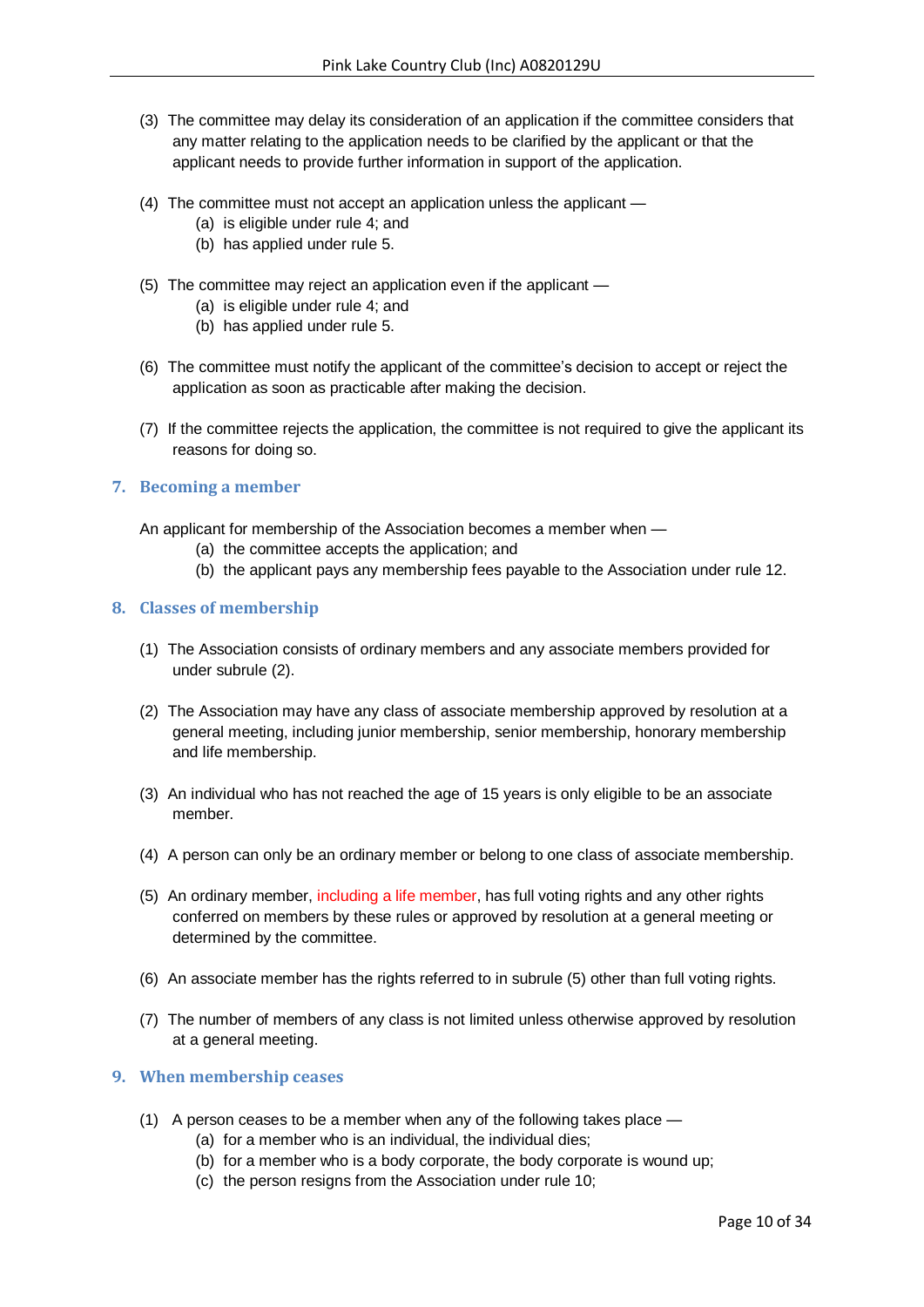- (d) the person is expelled from the Association under rule 15;
- (e) the person ceases to be a member under rule 12(4).
- (2) The secretary must keep a record, for at least one year after a person ceases to be a member, of —
	- (a) the date on which the person ceased to be a member; and
	- (b) the reason why the person ceased to be a member.

#### <span id="page-10-0"></span>**10. Resignation**

- (1) A member may resign from membership of the Association by giving written notice of the resignation to the secretary.
- (2) The resignation takes effect
	- (a) when the secretary receives the notice; or
	- (b) if a later time is stated in the notice, at that later time.
- (3) A person who has resigned from membership of the Association remains liable for any fees that are owed to the Association (the *owed amount*) at the time of resignation.
- (4) The owed amount may be recovered by the Association in a court of competent jurisdiction as a debt due to the Association.

# <span id="page-10-1"></span>**11. Rights not transferable**

<span id="page-10-2"></span>The rights of a member are not transferable and end when membership ceases.

# **Division 2 — M**e**mbership fees**

# <span id="page-10-3"></span>**12. Membership fees**

- (1) The committee must determine the entrance fee (if any) and the annual membership fee (if any) to be paid for membership of the Association.
- (2) The fees determined under subrule (1) may be different for different classes of membership.
- (3) A member must pay the annual membership fee to the treasurer, or another person authorised by the committee to accept payments, by the date (the *due date*) determined by the committee.
- (4) If a member has not paid the annual membership fee within the period of 3 months after the due date, the member ceases to be a member on the expiry of that period.
- (5) If a person who has ceased to be a member under subrule (4) offers to pay the annual membership fee after the period referred to in that subrule has expired —
	- (a) the committee may, at its discretion, accept that payment; and
	- (b) if the payment is accepted, the person's membership is reinstated from the date the payment is accepted.

# **Division 3 — Register of members**

#### <span id="page-10-5"></span><span id="page-10-4"></span>**13. Register of members**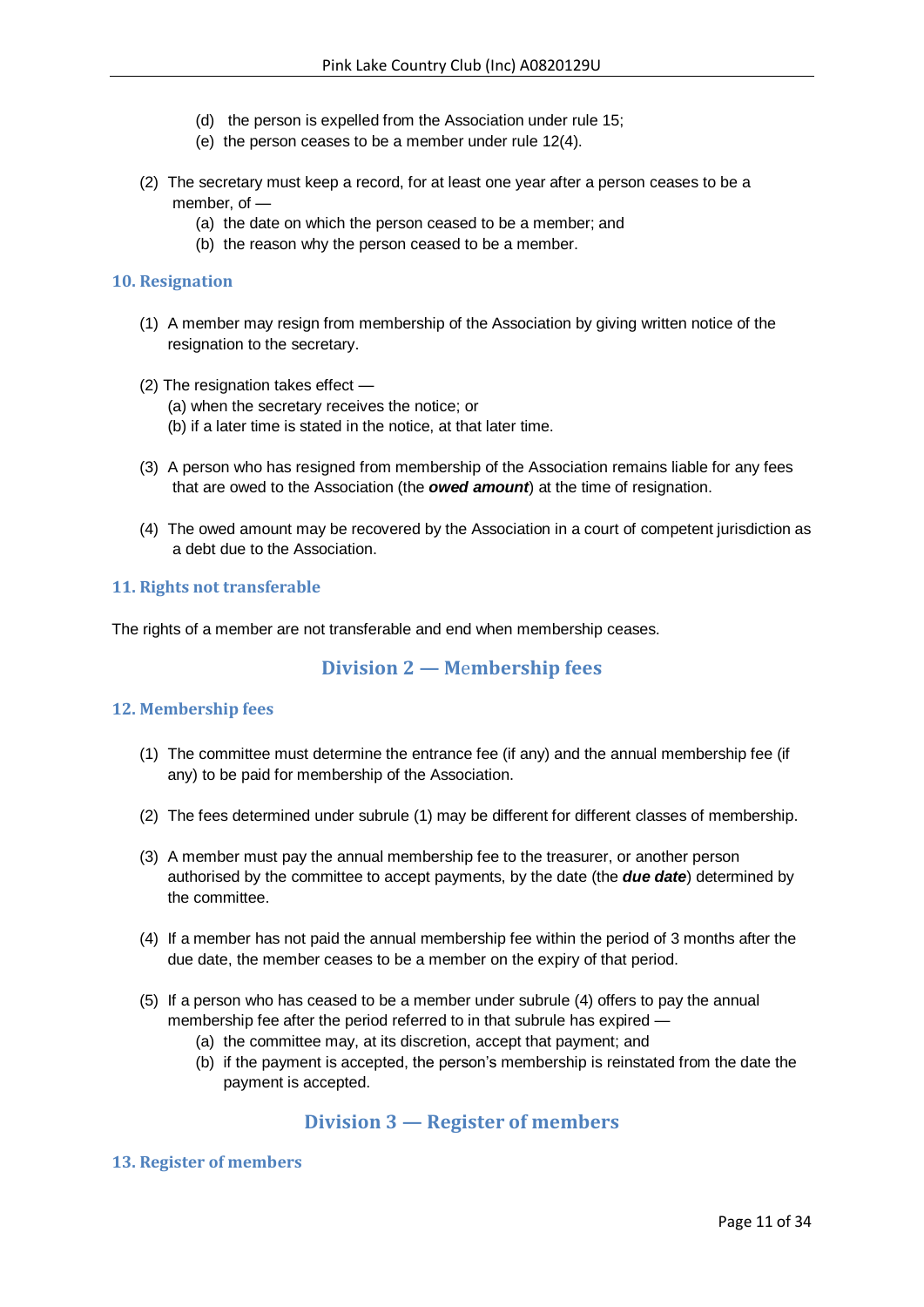- (1) The secretary, or another person authorised by the committee, is responsible for the requirements imposed on the Association under section 53 of the Act to maintain the register of members and record in that register any change in the membership of the Association.
- (2) In addition to the matters referred to in section 53(2) of the Act, the register of members must include the class of membership (if applicable) to which each member belongs and the date on which each member becomes a member.
- (3) The register of members must be kept at the secretary's place of residence, or at another place determined by the committee.
- (4) A member who wishes to inspect the register of members must contact the secretary to make the necessary arrangements.
- $(5)$  If
	- (a) a member inspecting the register of members wishes to make a copy of, or take an extract from, the register under section 54(2) of the Act; or
	- (b) a member makes a written request under section 56(1) of the Act to be provided with a copy of the register of members,

the committee may require the member to provide a statutory declaration setting out the purpose for which the copy or extract is required and declaring that the purpose is connected with the affairs of the Association.

# <span id="page-11-0"></span>**PART 4 — DISCIPLINARY ACTION, DISPUTES AND MEDIATION**

# **Division 1 — Term used**

# <span id="page-11-2"></span><span id="page-11-1"></span>**14. Term used: member**

In this Part —

*member,* in relation to a member who is expelled from the Association, includes former member.

# **Division 2 — Disciplinary action**

# <span id="page-11-4"></span><span id="page-11-3"></span>**15. Suspension or expulsion**

- (1) The committee may decide to suspend a member's membership or to expel a member from the Association if —
	- (a) the member contravenes any of these rules; or
	- (b) the member acts detrimentally to the interests of the Association.
- (2) The secretary must give the member written notice of the proposed suspension or expulsion at least 28 days before the committee meeting at which the proposal is to be considered by the committee.
- (3) The notice given to the member must state
	- (a) when and where the committee meeting is to be held; and
	- (b) the grounds on which the proposed suspension or expulsion is based; and
	- (c) that the member, or the member's representative, may attend the meeting and will be given a reasonable opportunity to make written or oral (or both written and oral) submissions to the committee about the proposed suspension or expulsion;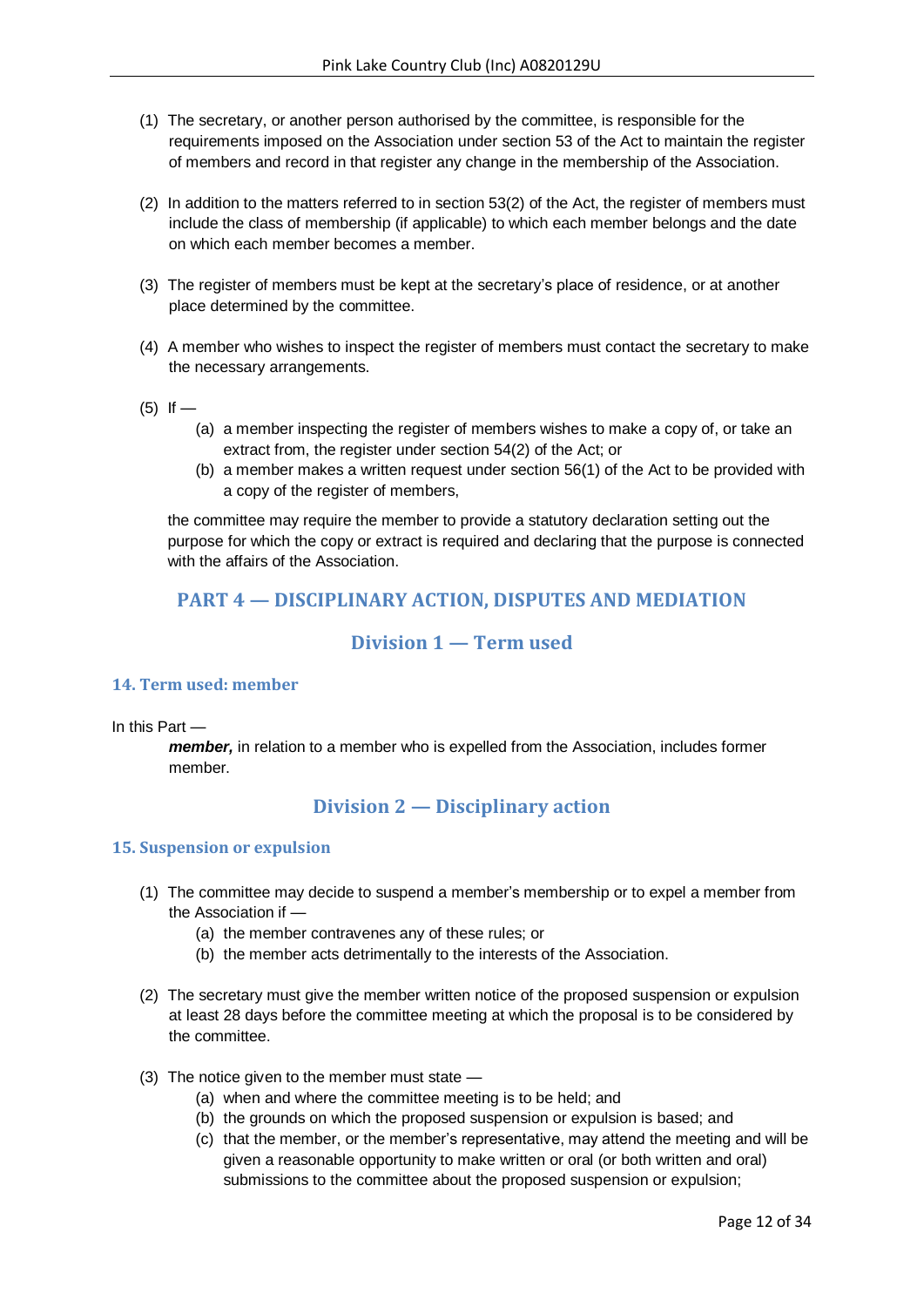- (4) At the committee meeting, the committee must
	- (a) give the member, or the member's representative, a reasonable opportunity to make written or oral (or both written and oral) submissions to the committee about the proposed suspension or expulsion; and
	- (b) give due consideration to any submissions so made; and
	- (c) decide
		- (i) whether or not to suspend the member's membership and, if the decision is to suspend the membership, the period of suspension; or
		- (ii) whether or not to expel the member from the Association.
- (5) A decision of the committee to suspend the member's membership or to expel the member from the Association takes immediate effect.
- (6) The committee must give the member written notice of the committee's decision, and the reasons for the decision, within 7 days after the committee meeting at which the decision is made.
- (7) A member whose membership is suspended or who is expelled from the Association may, within 14 days after receiving notice of the Committee's decision under subrule (6), give written notice to the secretary requesting the appointment of a mediator under rule 23.
- (8) If notice is given under subrule (7), the member who gives the notice and the committee are the parties to the mediation.

#### <span id="page-12-0"></span>**16. Consequences of suspension**

- (1) During the period a member's membership is suspended, the member
	- (a) loses any rights (including voting rights) arising as a result of membership; and
	- (b) is not entitled to a refund, rebate, relief or credit for membership fees paid, or payable, to the Association.
- (2) When a member's membership is suspended, the secretary must record in the register of members —
	- (a) that the member's membership is suspended; and
	- (b) the date on which the suspension takes effect; and
	- (c) the period of the suspension.
- <span id="page-12-1"></span>(3) When the period of the suspension ends, the secretary must record in the register of members that the member's membership is no longer suspended.

# **Division 3 — Resolving disputes**

# <span id="page-12-2"></span>**17. Terms used**

In this Division —

*grievance procedure* means the procedures set out in this Division:

*party to a dispute* includes a person –

(a) who is a party to the dispute; and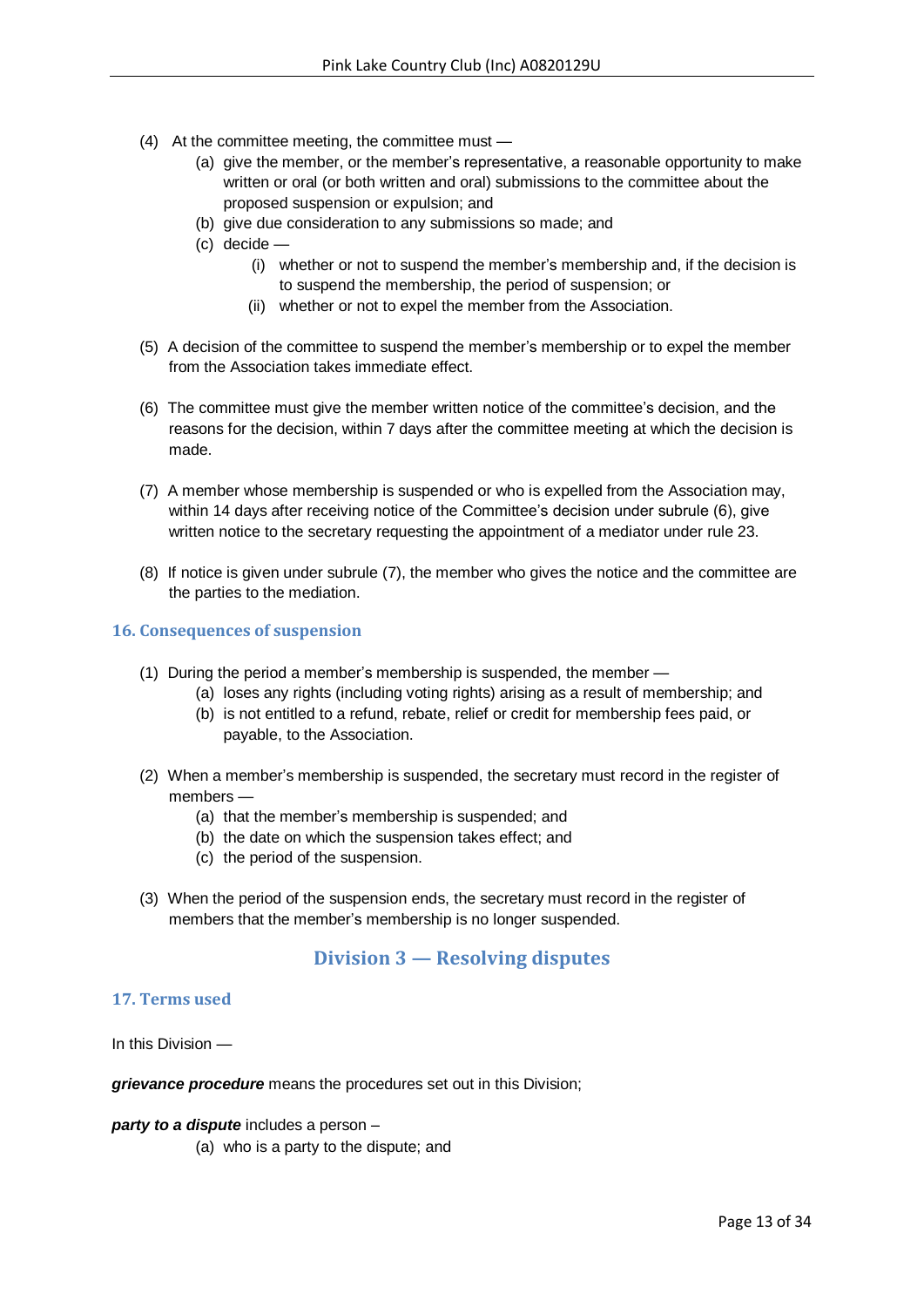(b) who ceases to be a member within 6 months before the dispute has come to the attention of each party to the dispute.

# <span id="page-13-0"></span>**18. Application of Division**

The procedure set out in this Division (the grievance procedure) applies to disputes —

- (a) between members; or
- (b) between one or more members and the Association.

#### <span id="page-13-1"></span>**19. Parties to attempt to resolve dispute**

The parties to a dispute must attempt to resolve the dispute between themselves within 14 days after the dispute has come to the attention of each party.

#### <span id="page-13-2"></span>**20. How grievance procedure is started**

- (1) If the parties to a dispute are unable to resolve the dispute between themselves within the time required by rule 19, any party to the dispute may start the grievance procedure by giving written notice to the secretary of —
	- (a) the parties to the dispute; and
	- (b) the matters that are the subject of the dispute.
- (2) Within 28 days after the secretary is given the notice, a committee meeting must be convened to consider and determine the dispute.
- (3) The secretary must give each party to the dispute written notice of the committee meeting at which the dispute is to be considered and determined at least 7 days before the meeting is held.
- (4) The notice given to each party to the dispute must state
	- (a) when and where the committee meeting is to be held; and
	- (b) that the party, or the party's representative, may attend the meeting and will be given a reasonable opportunity to make written or oral (or both written and oral) submissions to the committee about the dispute.
- $(5)$  If
	- (a) the dispute is between one or more members and the Association; and
	- (b) any party to the dispute gives written notice to the secretary stating that the party
		- (i) does not agree to the dispute being determined by the committee; and
		- (ii) requests the appointment of a mediator under rule 23,

the committee must not determine the dispute.

# <span id="page-13-3"></span>**21. Determination of dispute by committee**

- (1) At the committee meeting at which a dispute is to be considered and determined, the committee must —
	- (a) give each party to the dispute, or the party's representative, a reasonable opportunity to make written or oral (or both written and oral) submissions to the committee about the dispute; and
	- (b) give due consideration to any submissions so made; and
	- (c) determine the dispute.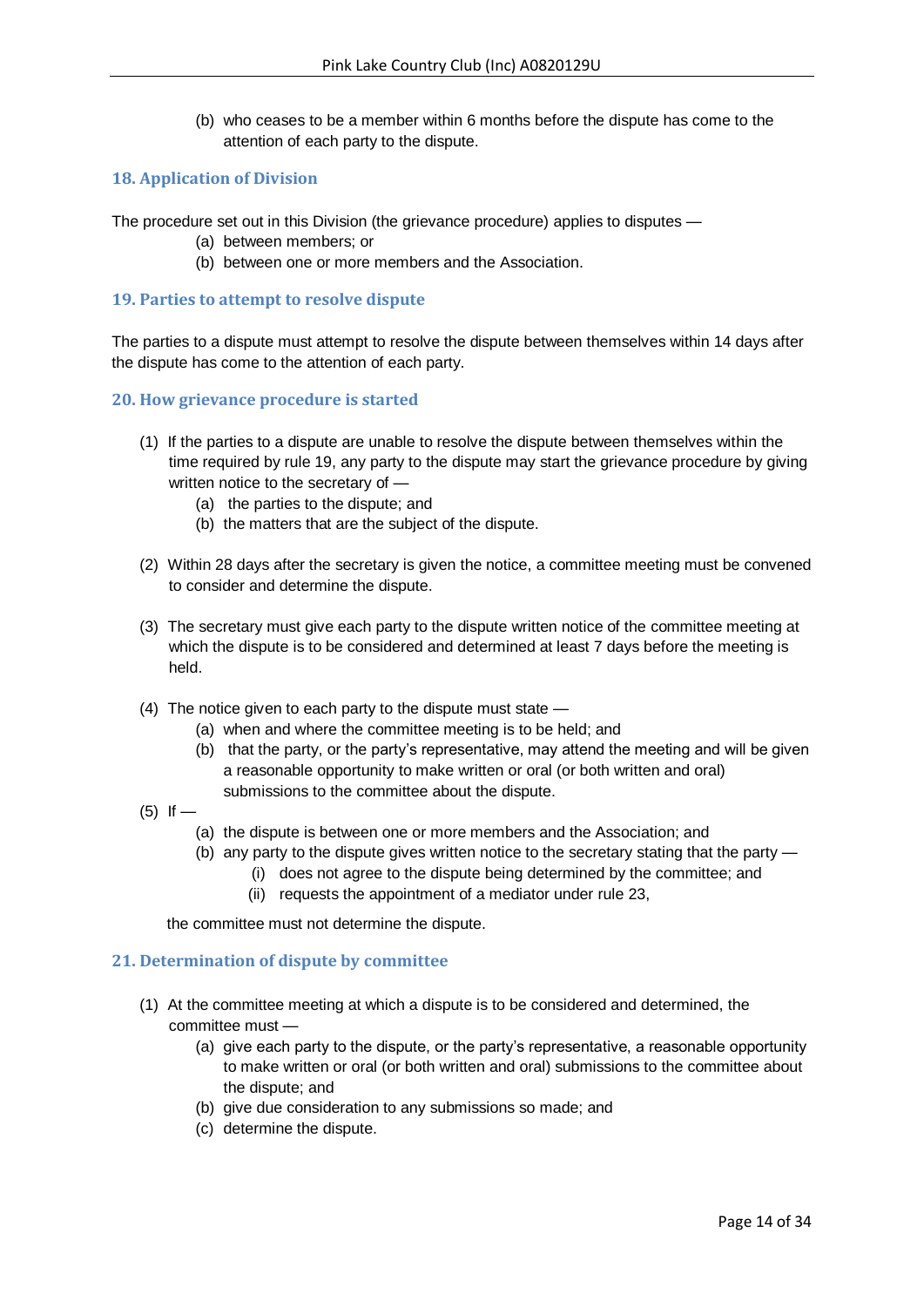- (2) The committee must give each party to the dispute written notice of the committee's determination, and the reasons for the determination, within 7 days after the committee meeting at which the determination is made.
- (3) A party to the dispute may, within 14 days after receiving notice of the committee's determination under subrule (1)(c), give written notice to the secretary requesting the appointment of a mediator under rule 23.
- (4) If notice is given under subrule (3), each party to the dispute is a party to the mediation.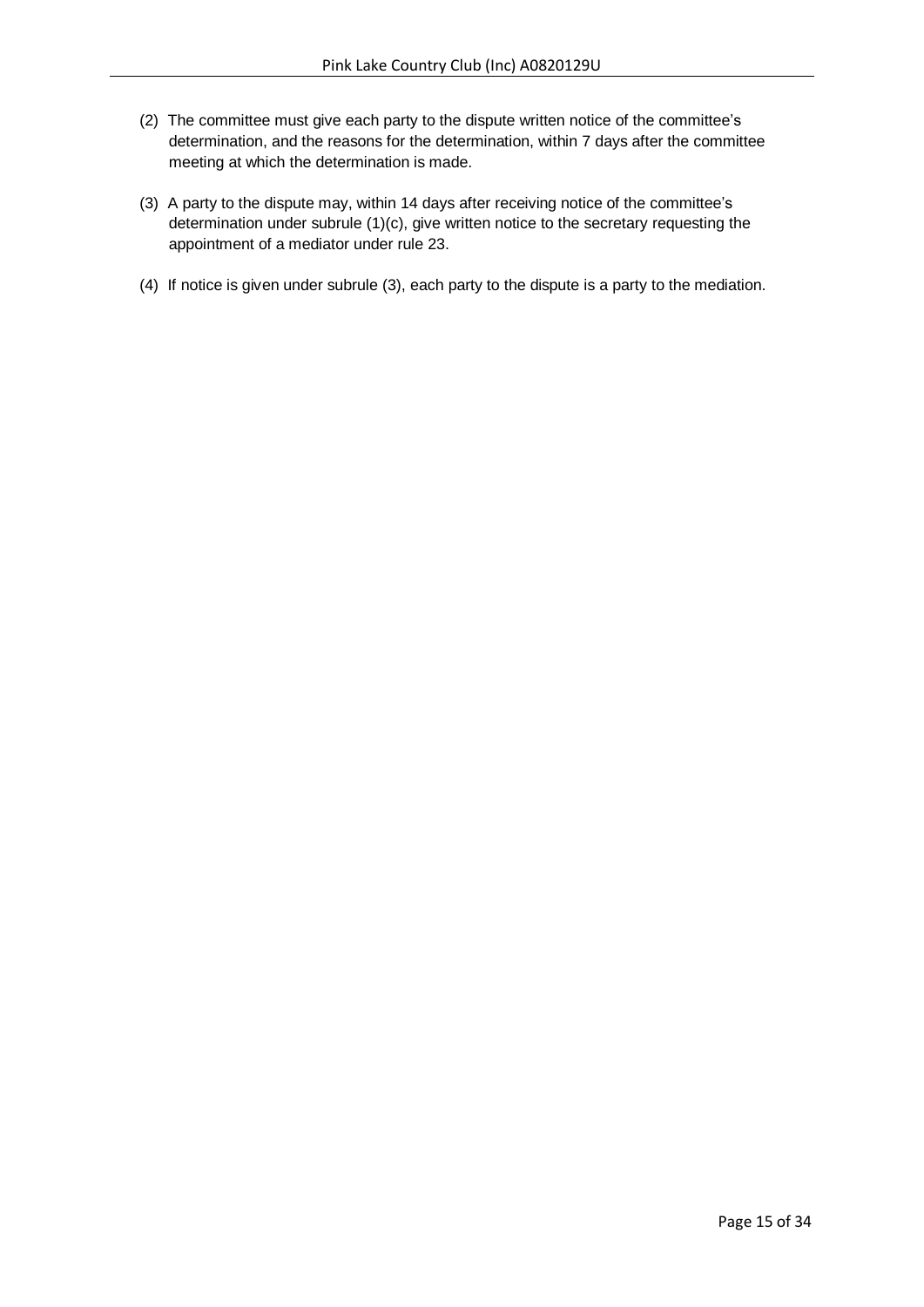# **Division 4 — Mediation**

# <span id="page-15-1"></span><span id="page-15-0"></span>**22. Application of Division**

- (1) This Division applies if written notice has been given to the secretary requesting the appointment of a mediator —
	- (a) by a member under rule 15(7); or
	- (b) by a party to a dispute under rule  $20(5)(b)(ii)$  or  $21(3)$ .
- (2) If this Division applies, a mediator must be chosen or appointed under rule 23.

# <span id="page-15-2"></span>**23. Appointment of mediator**

- (1) The mediator must be a person chosen
	- (a) if the appointment of a mediator was requested by a member under rule  $15(7) -$  by agreement between the Member and the committee; or
	- (b) if the appointment of a mediator was requested by a party to a dispute under rule  $20(5)(b)(ii)$  or  $21(3)$  — by agreement between the parties to the dispute.
- (2) If there is no agreement for the purposes of subrule (1)(a) or (b), then, subject to subrules (3) and (4), the committee must appoint the mediator.
- (3) The person appointed as mediator by the committee must be a person who acts as a mediator for another not-for-profit body, such as a community legal centre, if the appointment of a mediator was requested by —
	- (a) a member under rule 15(7); or
	- (b) a party to a dispute under rule 20(5)(b)(ii); or
	- (c) a party to a dispute under rule 21(3) and the dispute is between one or more members and the Association.
- (4) The person appointed as mediator by the committee may be a member or former member of the Association but must not —
	- (a) have a personal interest in the matter that is the subject of the mediation; or
	- (b) be biased in favour of or against any party to the mediation.

# <span id="page-15-3"></span>**24. Mediation process**

- (1) The parties to the mediation must attempt in good faith to settle the matter that is the subject of the mediation.
- (2) Each party to the mediation must give the mediator a written statement of the issues that need to be considered at the mediation at least 5 days before the mediation takes place.
- (3) In conducting the mediation, the mediator must
	- (a) give each party to the mediation every opportunity to be heard; and
	- (b) allow each party to the mediation to give due consideration to any written statement given by another party; and
	- (c) ensure that natural justice is given to the parties to the mediation throughout the mediation process.
- (4) The mediator cannot determine the matter that is the subject of the mediation.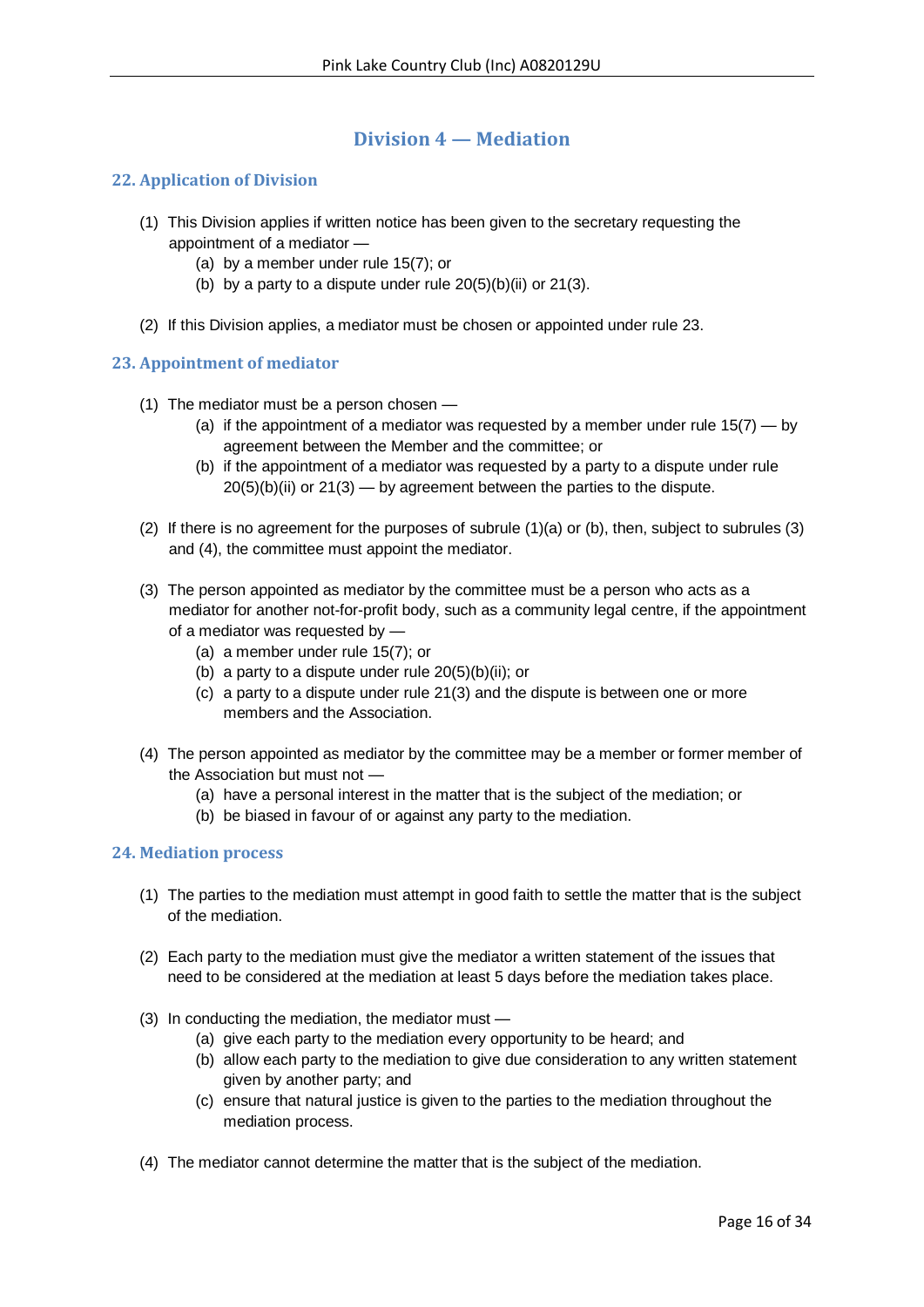- (5) The mediation must be confidential, and any information given at the mediation cannot be used in any other proceedings that take place in relation to the matter that is the subject of the mediation.
- (6) The costs of the mediation are to be paid by the party or parties to the mediation that requested the appointment of the mediator.

### <span id="page-16-0"></span>**25. If mediation results in decision to suspend or expel being revoked**

- $If -$
- (a) mediation takes place because a member whose membership is suspended or who is expelled from the Association gives notice under rule 15(7); and
- (b) as the result of the mediation, the decision to suspend the member's membership or expel the member is revoked,

<span id="page-16-1"></span>that revocation does not affect the validity of any decision made at a committee meeting or general meeting during the period of suspension or expulsion.

# **PART 5 — COMMITTEE**

# **Division 1 — Powers of Committee**

#### <span id="page-16-3"></span><span id="page-16-2"></span>**26. Committee**

- (1) The committee members are the persons who, as the management committee of the Association, have the power to manage the affairs of the Association.
- (2) Subject to the Act, these rules, the by-laws (if any) and any resolution passed at a general meeting, the committee has power to do all things necessary or convenient to be done for the proper management of the affairs of the Association.
- <span id="page-16-4"></span>(3) The committee must take all reasonable steps to ensure that the Association complies with the Act, these rules and the by-laws (if any).

# **Division 2 — Composition of Committee and duties of members**

#### <span id="page-16-5"></span>**27. Committee members**

- (1) The committee members consist of
	- (a) the office holders of the Association; and
	- (b) at least one ordinary committee member.
- (2) The committee must determine the maximum number of members who may be ordinary committee members.
- (3) The following are the office holders of the Association
	- (a) the chairperson;
	- (b) the deputy chairperson;
	- (c) the secretary;
	- (d) the treasurer.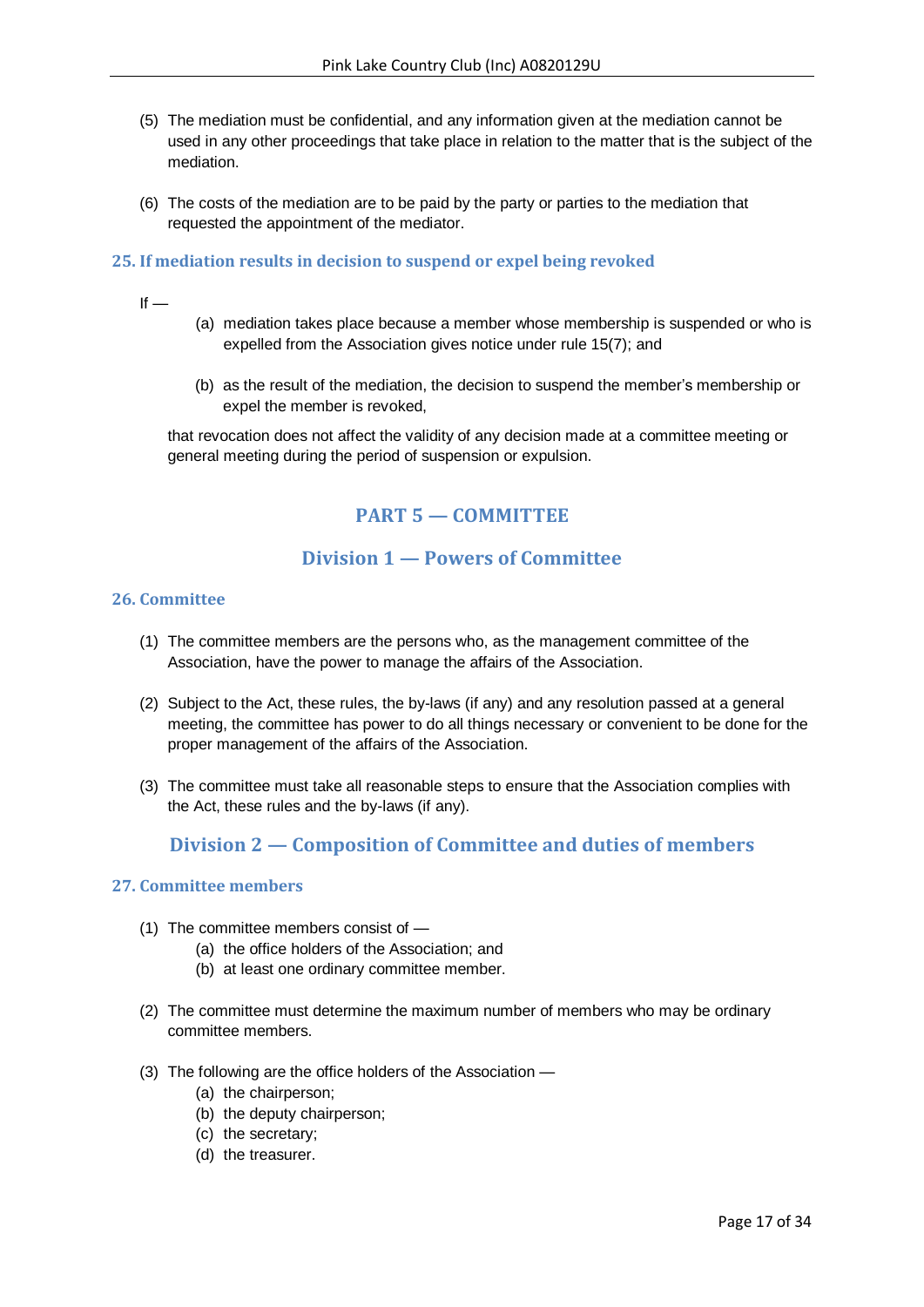- (4) A person may be a committee member if the person is
	- (a) an individual who has reached 18 years of age; and
	- (b) an ordinary member.
- (5) A person must not hold 2 or more of the offices mentioned in subrule (3) at the same time.

#### <span id="page-17-0"></span>**28. Chairperson**

- (1) It is the duty of the chairperson to consult with the secretary regarding the business to be conducted at each committee meeting and general meeting.
- (2) The chairperson has the powers and duties relating to convening and presiding at committee meetings and presiding at general meetings provided for in these rules.

#### <span id="page-17-1"></span>**29. Secretary**

The Secretary has the following duties —

- (a) dealing with the Association's correspondence;
- (b) consulting with the chairperson regarding the business to be conducted at each committee meeting and general meeting;
- (c) preparing the notices required for meetings and for the business to be conducted at meetings;
- (d) unless another member is authorised by the committee to do so, maintaining on behalf of the Association the register of members, and recording in the register any changes in the membership, as required under section 53(1) of the Act;
- (e) maintaining on behalf of the Association an up-to-date copy of these rules, as required under section 35(1) of the Act;
- (f) unless another member is authorised by the committee to do so, maintaining on behalf of the Association a record of committee members and other persons authorised to act on behalf of the Association, as required under section 58(2) of the Act;
- (g) ensuring the safe custody of the books of the Association, other than the financial records, financial statements and financial reports, as applicable to the Association;
- (h) maintaining full and accurate minutes of committee meetings and general meetings;
- (i) carrying out any other duty given to the secretary under these rules or by the committee.

#### <span id="page-17-2"></span>**30. Treasurer**

The treasurer has the following duties —

- (a) ensuring that any amounts payable to the Association are collected and issuing receipts for those amounts in the Association's name;
- (b) ensuring that any amounts paid to the Association are credited to the appropriate account of the Association, as directed by the committee;
- (c) ensuring that any payments to be made by the Association that have been authorised by the committee or at a general meeting are made on time;
- (d) ensuring that the Association complies with the relevant requirements of Part 5 of the Act;
- (e) ensuring the safe custody of the Association's financial records, financial statements and financial reports, as applicable to the Association;
- (f) if the Association is a tier 1 association, coordinating the preparation of the Association's financial statements before their submission to the Association's annual general meeting;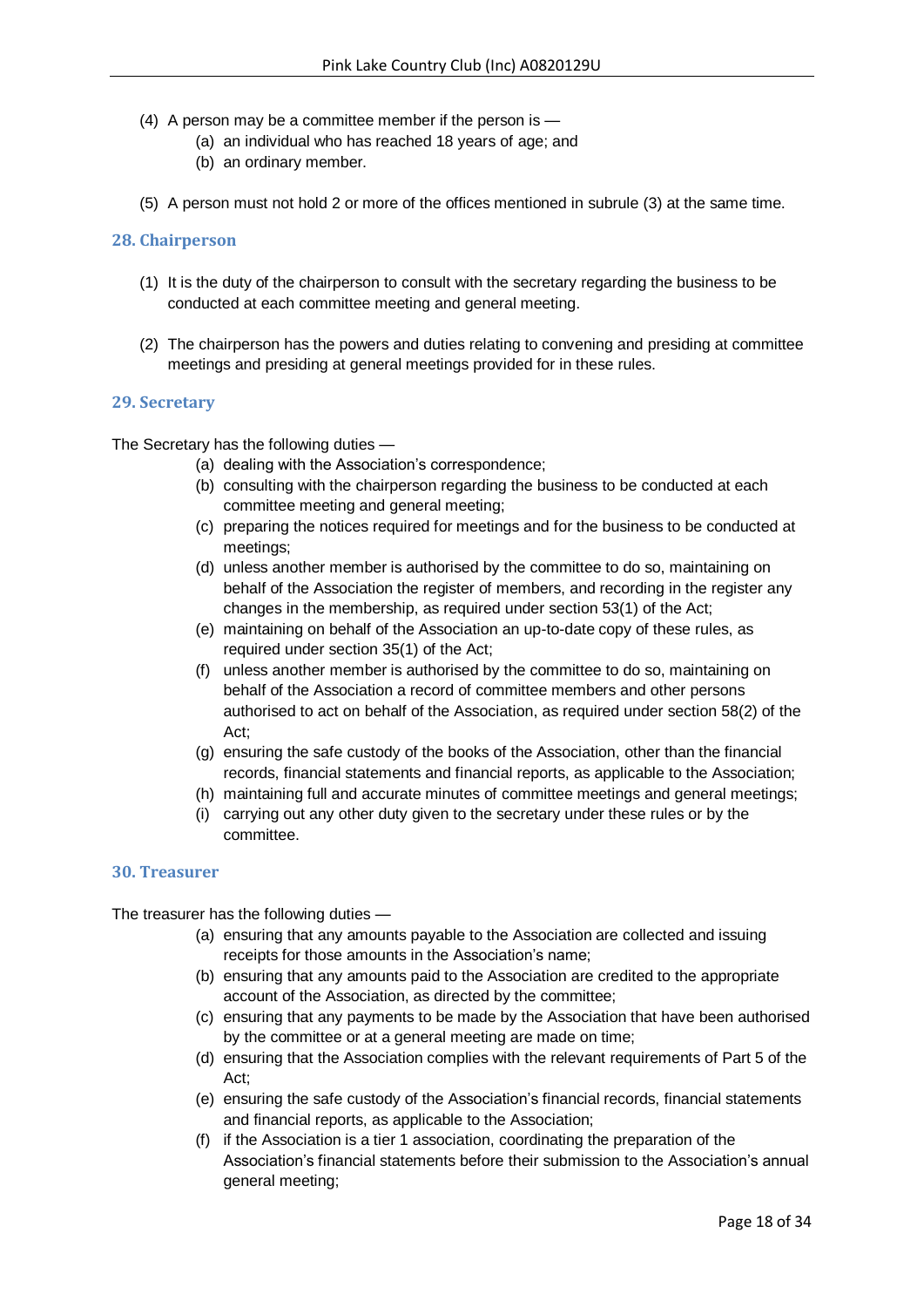- (g) if the Association is a tier 2 association or tier 3 association, coordinating the preparation of the Association's financial report before its submission to the Association's annual general meeting;
- (h) providing any assistance required by an auditor or reviewer conducting an audit or review of the Association's financial statements or financial report under Part 5 Division 5 of the Act;
- (i) carrying out any other duty given to the treasurer under these rules or by the committee.

# <span id="page-18-0"></span>**Division 3 — Election of committee members and tenure of office**

# <span id="page-18-1"></span>**31. How members become Committee members**

A member becomes a committee member if the member —

- (a) is elected to the committee at a general meeting; or
- (b) is appointed to the committee by the committee to fill a casual vacancy under rule 38.

# <span id="page-18-2"></span>**32. Nomination of committ**e**e members**

- (1) At least 42 days before an annual general meeting, the secretary must send written notice to all the members —
	- (a) calling for nominations for election to the committee; and
	- (b) stating the date by which nominations must be received by the secretary to comply with subrule (2).
- (2) A member who wishes to be considered for election to the committee at the annual general meeting must nominate for election by sending written notice of the nomination to the secretary at least 28 days before the annual general meeting.
- (3) The written notice must include a statement by another member in support of the nomination.
- (4) A member may nominate for one specified position of office holder of the Association or to be an ordinary committee member.
- (5) A member whose nomination does not comply with this rule is not eligible for election to the committee unless the member is nominated under rule 33 (2) or 34 (2) (b).

# <span id="page-18-3"></span>**33. Election of office holders**

- (1) At the annual general meeting, a separate election must be held for each position of office holder of the Association.
- (2) If there is no nomination for a position, the chairperson of the meeting may call for nominations from the ordinary members at the meeting.
- (3) If only one member has nominated for a position, the chairperson of the meeting must declare the Member elected to the position.
- (4) If more than one member has nominated for a position, the ordinary members at the meeting must vote in accordance with procedures that have been determined by the committee to decide who is to be elected to the position.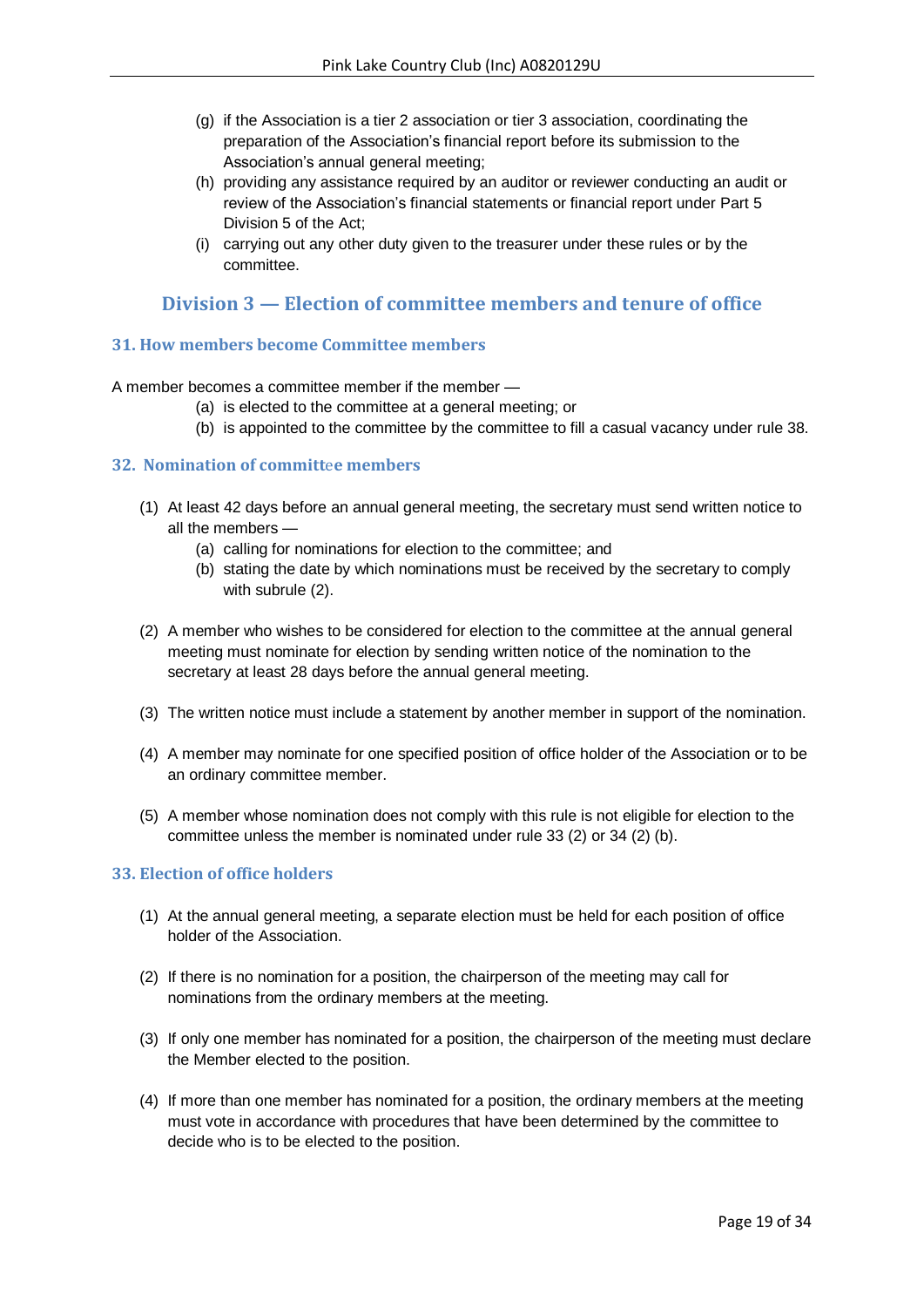- (5) Each ordinary member present at the meeting may vote for one member who has nominated for the position.
- (6) A member who has nominated for the position may vote for himself or herself.
- (7) On the member's election, the new chairperson of the Association may take over as the chairperson of the meeting.

#### <span id="page-19-0"></span>**34. Election of ordinary committee members**

- (1) At the annual general meeting, the Association must decide by resolution the number of ordinary committee members (if any) to hold office for the next year.
- (2) If the number of members nominating for the position of ordinary committee member is not greater than the number to be elected, the chairperson of the meeting —
	- (a) must declare each of those members to be elected to the position; and
	- (b) may call for further nominations from the ordinary members at the meeting to fill any positions remaining unfilled after the elections under paragraph (a).
- $(3)$  If
	- (a) the number of members nominating for the position of ordinary committee member is greater than the number to be elected; or
	- (b) the number of members nominating under subrule  $(2)(b)$  is greater than the number of positions remaining unfilled,

the ordinary members at the meeting must vote in accordance with procedures that have been determined by the committee to decide the members who are to be elected to the position of ordinary committee member.

(4) A member who has nominated for the position of ordinary committee member may vote in accordance with that nomination.

#### <span id="page-19-1"></span>**35. Term of office**

- (1) The term of office of a committee member begins when the member
	- (a) is elected at an annual general meeting or under subrule 36(3)(b); or
	- (b) is appointed to fill a casual vacancy under rule 38.
- (2) Subject to rule 37, a committee member holds office until the positions on the committee are declared vacant at the next annual general meeting.
- (3) A committee member may be re-elected.

# <span id="page-19-2"></span>**36. Resignation and removal from office**

- (1) A committee member may resign from the committee by written notice given to the secretary or, if the resigning member is the secretary, given to the chairperson.
- (2) The resignation takes effect
	- (a) when the notice is received by the secretary or chairperson; or
	- (b) if a later time is stated in the notice, at the later time.
- (3) At a general meeting, the Association may by resolution —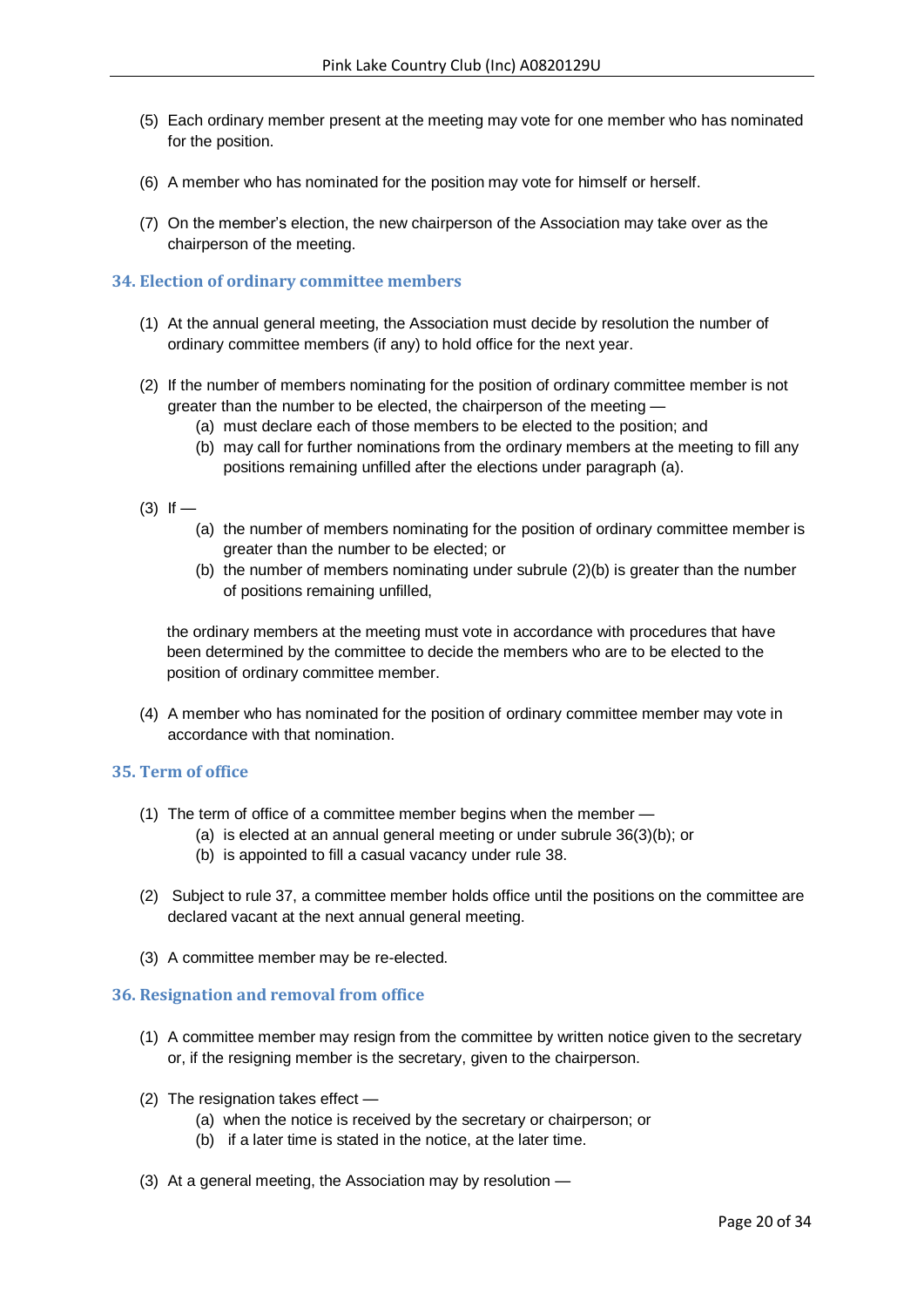- (a) remove a committee member from office; and
- (b) elect a member who is eligible under rule 27(4) to fill the vacant position.
- (4) A committee member who is the subject of a proposed resolution under subrule (3)(a) may make written representations (of a reasonable length) to the secretary or chairperson and may ask that the representations be provided to the members.
- (5) The secretary or chairperson may give a copy of the representations to each member or, if they are not so given, the committee member may require them to be read out at the general meeting at which the resolution is to be considered.

#### <span id="page-20-0"></span>**37. When membership of committee ceases**

A person ceases to be a committee member if the person —

- (a) dies or otherwise ceases to be a member; or
- (b) resigns from the committee or is removed from office under rule 36; or
- (c) becomes ineligible to accept an appointment or act as a committee member under section 39 of the Act;
- (d) becomes permanently unable to act as a committee member because of a mental or physical disability; or
- (e) fails to attend 3 consecutive Committee meetings, of which the person has been given notice, without having notified the Committee that the person will be unable to attend.

#### <span id="page-20-1"></span>**38. Filling casual vacancies**

- (1) The committee may appoint a member who is eligible under rule 27(4) to fill a position on the committee that —
	- (a) has become vacant under rule 37; or
	- (b) was not filled by election at the most recent annual general meeting or under rule 36(3)(b).
- (2) If the position of secretary becomes vacant, the committee must appoint a member who is eligible under rule 27(4) to fill the position within 14 days after the vacancy arises.
- (3) Subject to the requirement for a quorum under rule 45, the committee may continue to act despite any vacancy in its membership.
- (4) If there are fewer committee members than required for a quorum under rule 45, the committee may act only for the purpose of —
	- (a) appointing committee members under this rule; or
	- (b) convening a general meeting.

# <span id="page-20-2"></span>**39. Validity of acts**

The acts of a committee or subcommittee, or of a committee member or member of a subcommittee, are valid despite any defect that may afterwards be discovered in the election, appointment or qualification of a committee member or member of a subcommittee.

#### <span id="page-20-3"></span>**40. Payments to committee members**

 $(1)$  In this rule —

*committee member* includes a member of a subcommittee;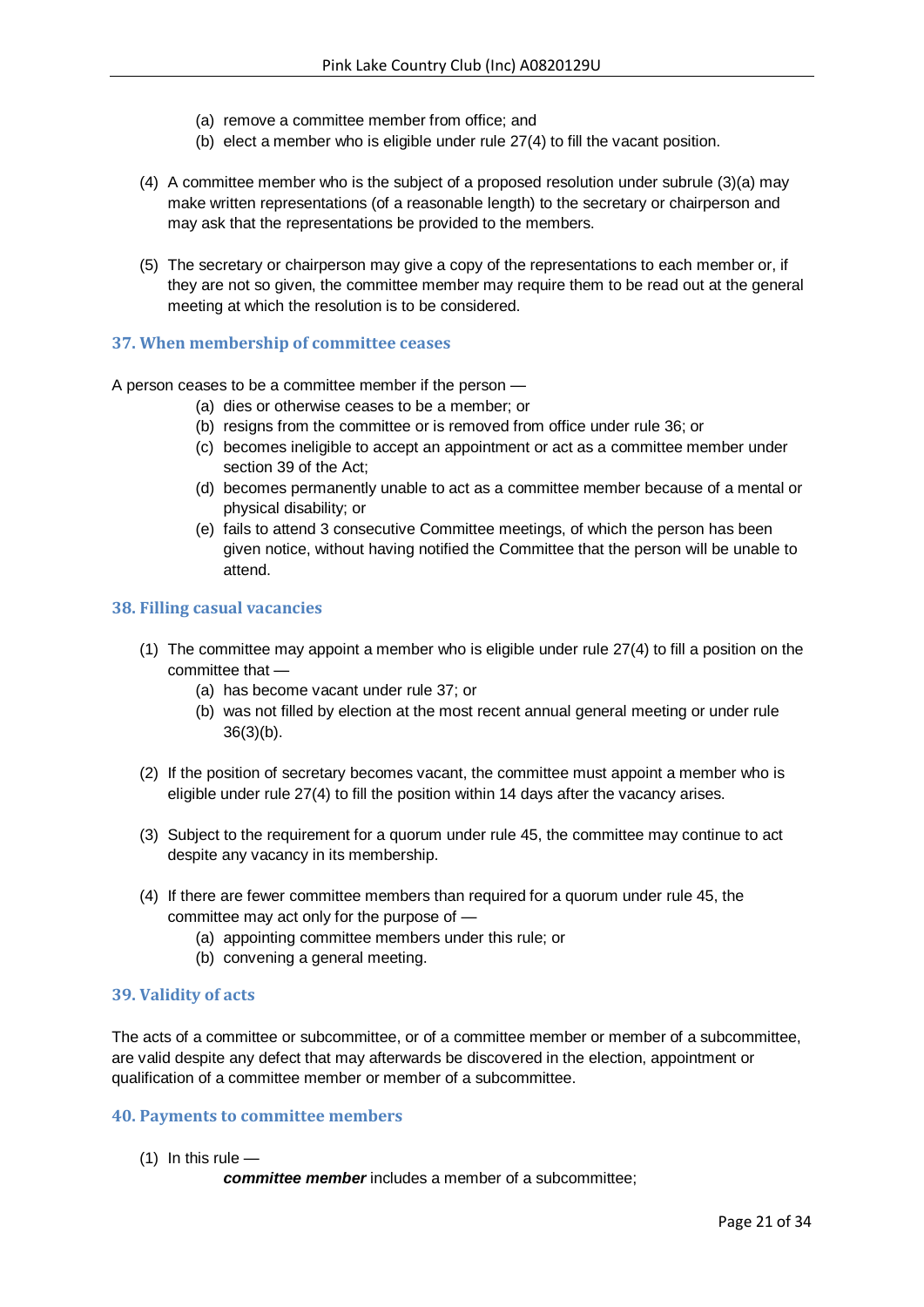# *committee meeting* includes a meeting of a subcommittee.

- (2) A committee member is entitled to be paid out of the funds of the Association for any out-ofpocket expenses for travel and accommodation properly incurred —
	- (a) in attending a committee meeting or
	- (b) in attending a general meeting; or
	- (c) otherwise in connection with the Association's business.

# **Division 4 — Committee meetings**

# <span id="page-21-1"></span><span id="page-21-0"></span>**41. Committee meetings**

- (1) The committee must meet at least 3 times in each year on the dates and at the times and places determined by the committee.
- (2) The date, time and place of the first committee meeting must be determined by the committee members as soon as practicable after the annual general meeting at which the committee members are elected.
- (3) Special committee meetings may be convened by the chairperson or any 2 committee members.

# <span id="page-21-2"></span>**42. Notice of committee meetings**

- (1) Notice of each committee meeting must be given to each committee member at least 48 hours before the time of the meeting.
- (2) The notice must state the date, time and place of the meeting and must describe the general nature of the business to be conducted at the meeting.
- (3) Unless subrule (4) applies, the only business that may be conducted at the meeting is the business described in the notice.
- (4) Urgent business that has not been described in the notice may be conducted at the meeting if the committee members at the meeting unanimously agree to treat that business as urgent.

# <span id="page-21-3"></span>**43. Procedure and order of business**

- (1) The chairperson or, in the chairperson's absence, the deputy-chairperson must preside as chairperson of each committee meeting.
- (2) If the chairperson and deputy chairperson are absent or are unwilling to act as chairperson of a meeting, the committee members at the meeting must choose one of them to act as chairperson of the meeting.
- (3) The procedure to be followed at a committee meeting must be determined from time to time by the committee.
- (4) The order of business at a committee meeting may be determined by the committee members at the meeting.
- (5) A member or other person who is not a committee member may attend a committee meeting if invited to do so by the committee.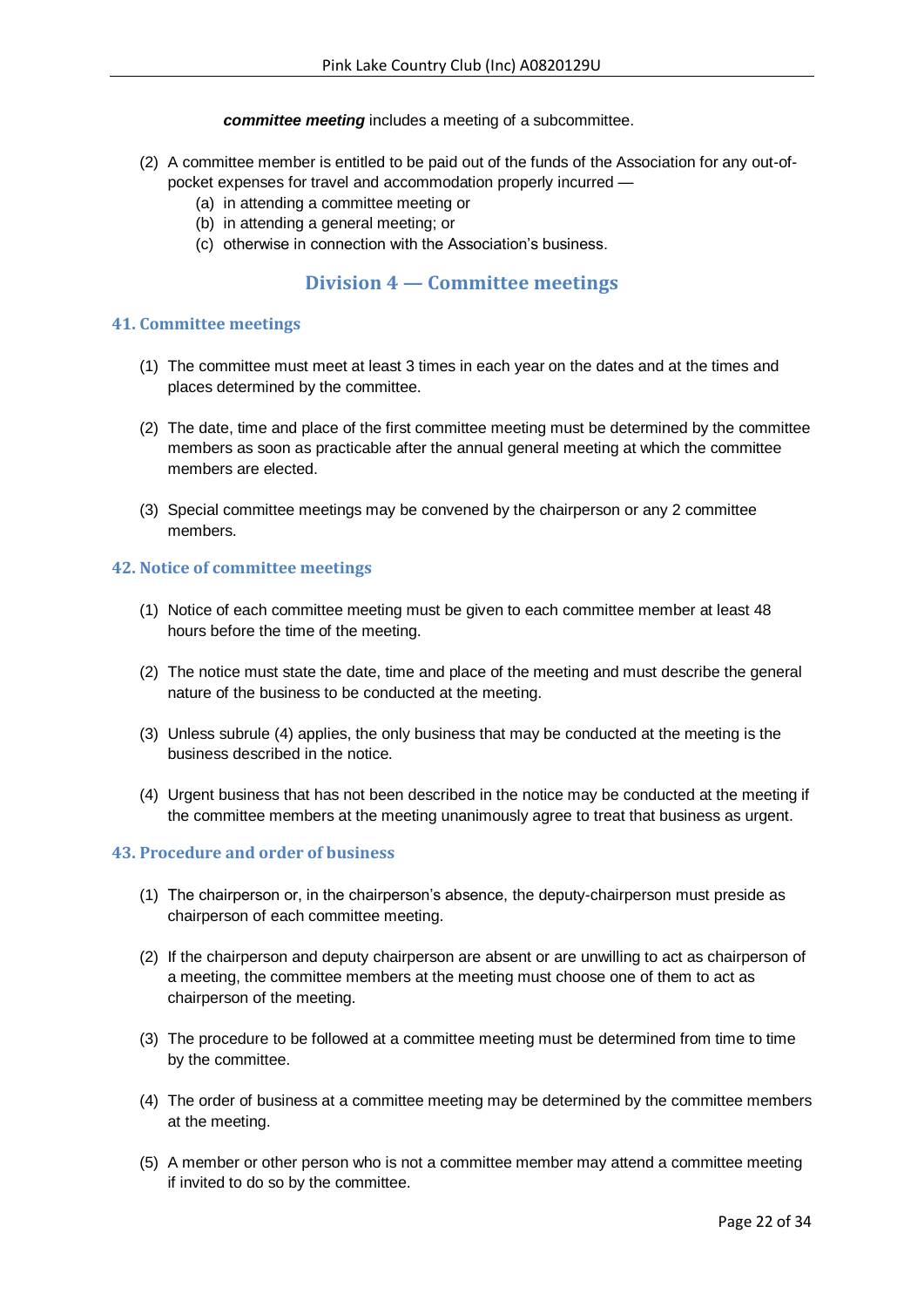- (6) A person invited under subrule (5) to attend a committee meeting
	- (a) has no right to any agenda, minutes or other document circulated at the meeting; and
	- (b) must not comment about any matter discussed at the meeting unless invited by the committee to do so; and
	- (c) cannot vote on any matter that is to be decided at the meeting.

#### <span id="page-22-0"></span>**44. Use of technology to be present at committee meetings**

- (1) The presence of a committee member at a committee meeting need not be by attendance in person but may be by that committee member and each other committee member at the meeting being simultaneously in contact by telephone or other means of instantaneous communication.
- (2) A member who participates in a committee meeting as allowed under subrule (1) is taken to be present at the meeting and, if the member votes at the meeting, the member is taken to have voted in person.

# <span id="page-22-1"></span>**45. Quorum for committee meetings**

- (1) Subject to rule 38(4), no business is to be conducted at a committee meeting unless a quorum is present.
- (2) If a quorum is not present within 30 minutes after the notified commencement time of a committee meeting —
	- (a) in the case of a special meeting the meeting lapses; or
	- (b) otherwise, the meeting is adjourned to the same time, day and place in the following week.
- $(3)$  If  $-$ 
	- (a) a quorum is not present within 30 minutes after the commencement time of a committee meeting held under subrule (2)(b); and
	- (b) at least 2 committee members are present at the meeting,

those members present are taken to constitute a quorum.

#### <span id="page-22-2"></span>**46. Voting at committee meetings**

- (1) Each committee member present at a committee meeting has one vote on any question arising at the meeting.
- (2) A motion is carried if a majority of the committee members present at the committee meeting vote in favour of the motion.
- (3) If the votes are divided equally on a question, the chairperson of the meeting has a second or casting vote.
- (4) A vote may take place by the committee members present indicating their agreement or disagreement or by a show of hands, unless the committee decides that a secret ballot is needed to determine a particular question.
- (5) If a secret ballot is needed, the chairperson of the meeting must decide how the ballot is to be conducted.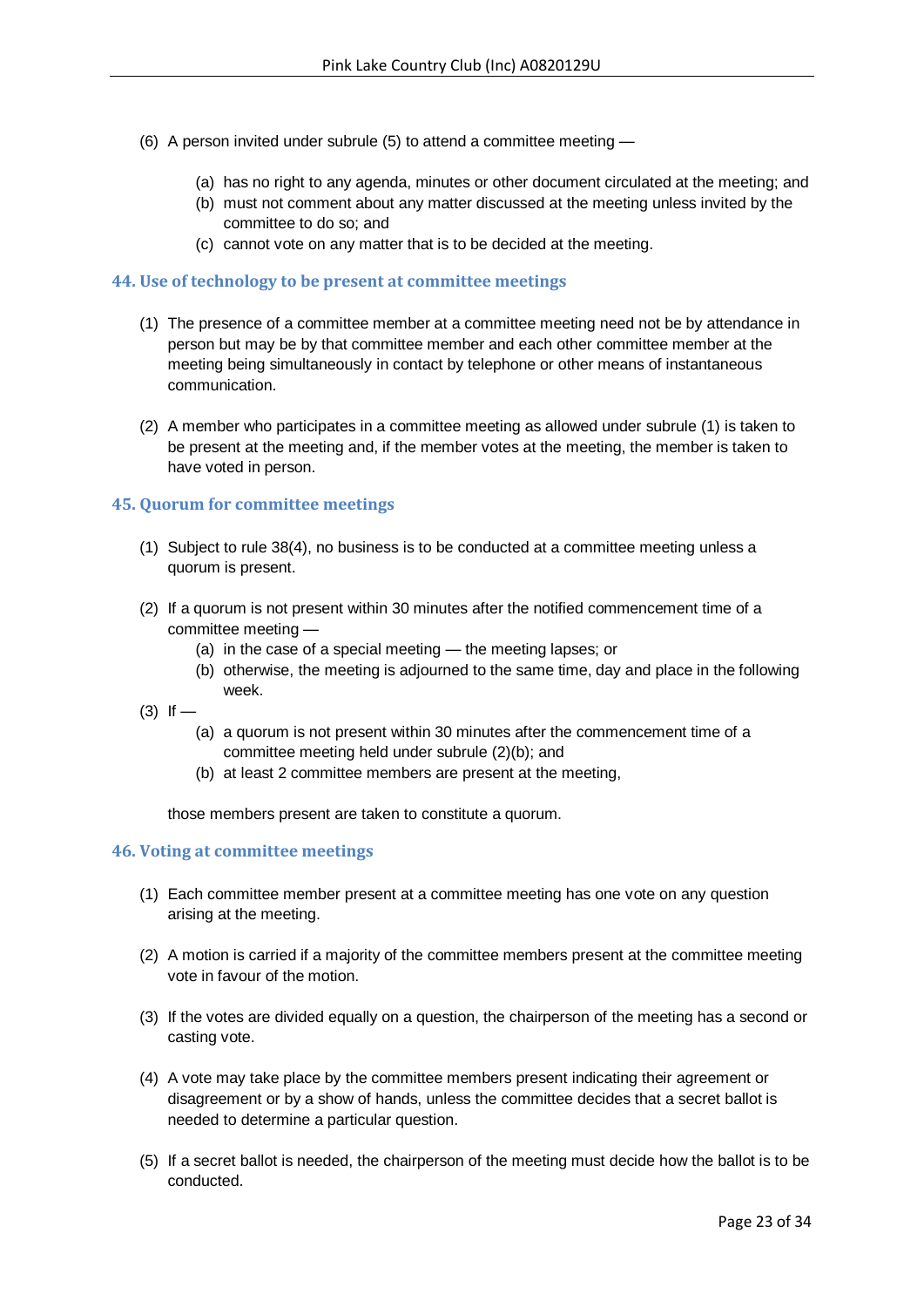# <span id="page-23-0"></span>**47. Minutes of committee meetings**

- (1) The committee must ensure that minutes are taken and kept of each committee meeting.
- (2) The minutes must record the following
	- (a) the names of the committee members present at the meeting;
	- (b) the name of any person attending the meeting under rule 43(5);
	- (c) the business considered at the meeting;
	- (d) any motion on which a vote is taken at the meeting and the result of the vote.
- (3) The minutes of a committee meeting must be entered in the Association's minute book within 30 days after the meeting is held.
- (4) The chairperson must ensure that the minutes of a committee meeting are reviewed and signed as correct by —
	- (a) the chairperson of the meeting; or
	- (b) the chairperson of the next committee meeting.
- (5) When the minutes of a committee meeting have been signed as correct they are, until the contrary is proved, evidence that —
	- (a) the meeting to which the minutes relate was duly convened and held; and
	- (b) the matters recorded as having taken place at the meeting took place as recorded; and
	- (c) any appointment purportedly made at the meeting was validly made.

# **Division 5 — Subcommittees and subsidiary offices**

# <span id="page-23-2"></span><span id="page-23-1"></span>**48. Subcommittees and subs**i**diary offices**

- (1) To help the committee in the conduct of the Association's business, the committee may, in writing, do either or both of the following —
	- (a) appoint one or more subcommittees;
	- (b) create one or more subsidiary offices and appoint people to those offices.
- (2) A subcommittee may consist of the number of people, whether or not members, that the committee considers appropriate.
- (3) A person may be appointed to a subsidiary office whether or not the person is a member.
- (4) Subject to any directions given by the committee
	- (a) a subcommittee may meet and conduct business as it considers appropriate; and
	- (b) the holder of a subsidiary office may carry out the functions given to the holder as the holder considers appropriate.

# <span id="page-23-3"></span>**49. Delegation to subcommittees and holders of subsidiary offices**

 $(1)$  In this rule —

*non-delegable duty* means a duty imposed on the committee by the Act or another written law.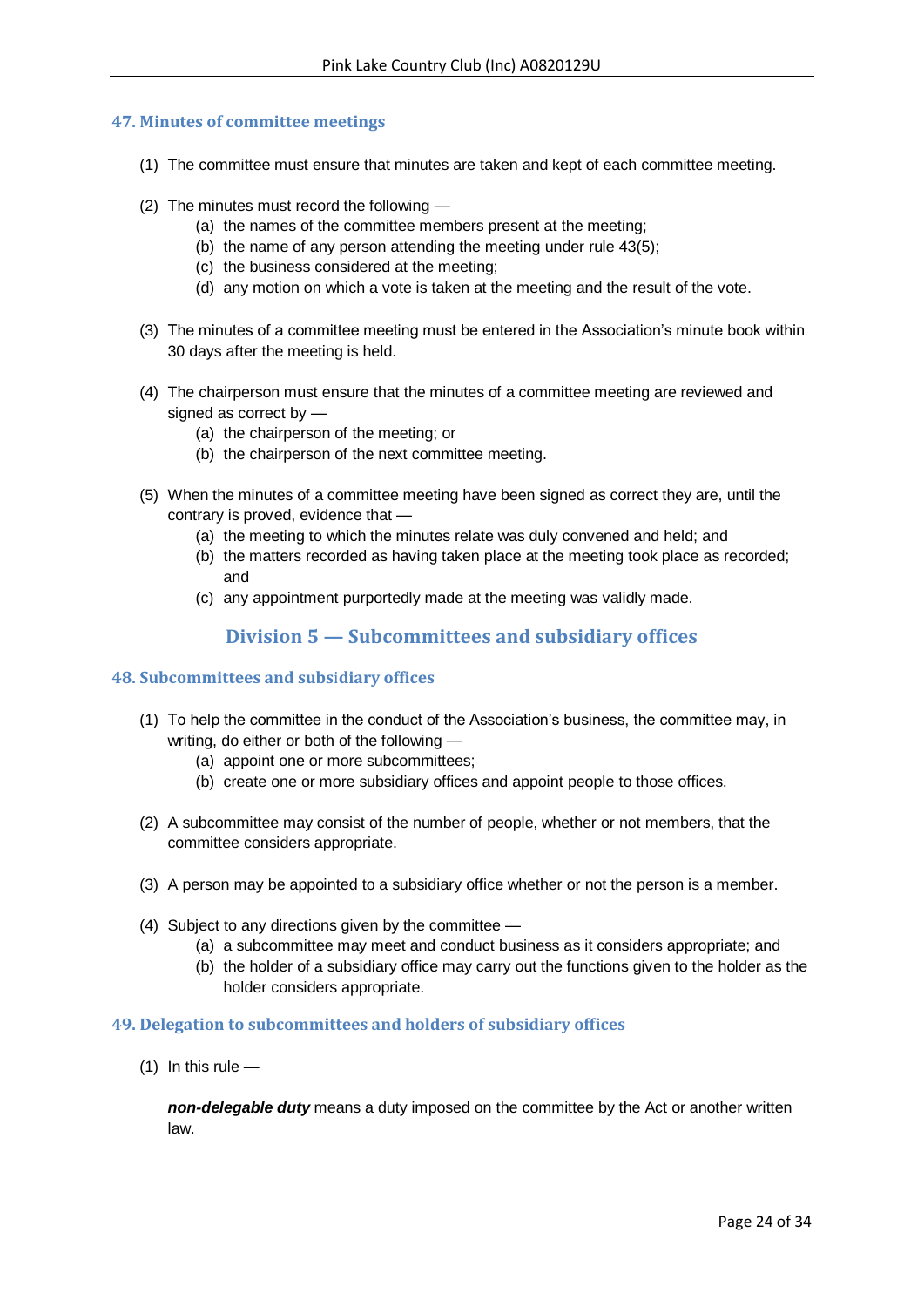- (2) The committee may, in writing, delegate to a subcommittee or the holder of a subsidiary office the exercise of any power or the performance of any duty of the committee other than —
	- (a) the power to delegate; and
	- (b) a non-delegable duty.
- (3) A power or duty, the exercise or performance of which has been delegated to a subcommittee or the holder of a subsidiary office under this rule, may be exercised or performed by the subcommittee or holder in accordance with the terms of the delegation.
- (4) The delegation may be made subject to any conditions, qualifications, limitations or exceptions that the committee specifies in the document by which the delegation is made.
- (5) The delegation does not prevent the committee from exercising or performing at any time the power or duty delegated.
- (6) Any act or thing done by a subcommittee or by the holder of a subsidiary office, under the delegation has the same force and effect as if it had been done by the committee.
- <span id="page-24-0"></span>(7) The committee may, in writing, amend or revoke the delegation.

# **PART 6 — GENERAL MEETINGS OF ASSOCIATION**

#### <span id="page-24-1"></span>**50. Annual general meeting**

- (1) The committee must determine the date, time and place of the annual general meeting.
- (2) If it is proposed to hold the annual general meeting more than 6 months after the end of the Association's financial year, the secretary must apply to the Commissioner for permission under section 50(3)(b) of the Act within 4 months after the end of the financial year.
- (3) The ordinary business of the annual general meeting is as follows
	- (a) to confirm the minutes of the previous annual general meeting and of any special general meeting held since then if the minutes of that meeting have not yet been confirmed;
	- (b) to receive and consider
		- (i) the committee's annual report on the Association's activities during the preceding financial year; and
		- (ii) if the Association is a tier 1 association, the financial statements of the Association for the preceding financial year presented under Part 5 of the Act; and
		- (iii) if the Association is a tier 2 association or a tier 3 association, the financial report of the Association for the preceding financial year presented under Part 5 of the Act;
		- (iv) if required to be presented for consideration under Part 5 of the Act, a copy of the report of the review or auditor's report on the financial statements or financial report;
	- (c) to elect the office holders of the Association and other committee members;
	- (d) if applicable, to appoint or remove a reviewer or auditor of the Association in accordance with the Act;
	- (e) to confirm or vary the entrance fees, subscriptions and other amounts (if any) to be paid by members.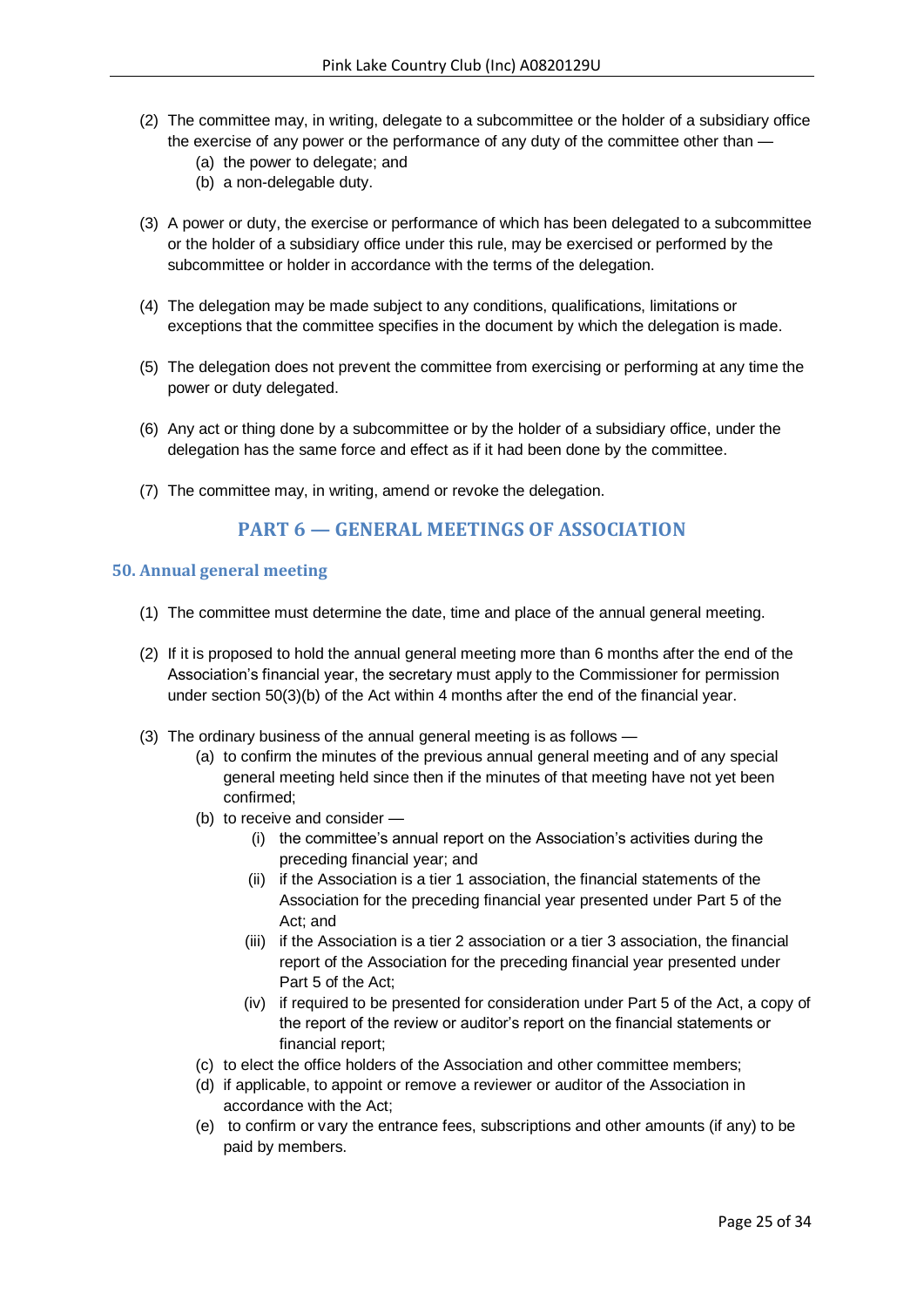(4) Any other business of which notice has been given in accordance with these rules may be conducted at the annual general meeting.

### <span id="page-25-0"></span>**51. Special general meetings**

- (1) The committee may convene a special general meeting.
- (2) The committee must convene a special general meeting if at least 20% of the members require a special general meeting to be convened.
- (3) The members requiring a special general meeting to be convened must
	- (a) make the requirement by written notice given to the secretary; and
	- (b) state in the notice the business to be considered at the meeting; and
	- (c) each sign the notice.
- (4) The special general meeting must be convened within 28 days after notice is given under subrule (3)(a).
- (5) If the committee does not convene a special general meeting within that 28 day period, the members making the requirement (or any of them) may convene the special general meeting.
- (6) A special general meeting convened by members under subrule (5)
	- (a) must be held within 3 months after the date the original requirement was made; and
	- (b) may only consider the business stated in the notice by which the requirement was made.
- (7) The Association must reimburse any reasonable expenses incurred by the members convening a special general meeting under subrule (5).

#### <span id="page-25-1"></span>**52. Notice of general meetings**

- (1) The secretary or, in the case of a special general meeting convened under rule 51(5), the members convening the meeting, must give to each member —
	- (a) at least 21 days' notice of a general meeting if a special resolution is to be proposed at the meeting; or
	- (b) at least 14 days' notice of a general meeting in any other case.
- (2) The notice must
	- (a) specify the date, time and place of the meeting; and
	- (b) indicate the general nature of each item of business to be considered at the meeting; and
	- (c) if the meeting is the annual general meeting, include the names of the members who have nominated for election to the committee under rule 32(2); and
	- (d) if a special resolution is proposed -
		- (i) set out the wording of the proposed resolution as required by section 51(4) of the Act; and
		- (ii) state that the resolution is intended to be proposed as a special resolution; and
		- (iii) comply with rule 53(7).

# <span id="page-25-2"></span>**53. Proxies**

- (1) Proxy votes are not accepted or recognised.
- (1) Subject to subrule (2), an ordinary member may appoint an individual who is an ordinary member as his or her proxy to vote and speak on his or her behalf at a general meeting.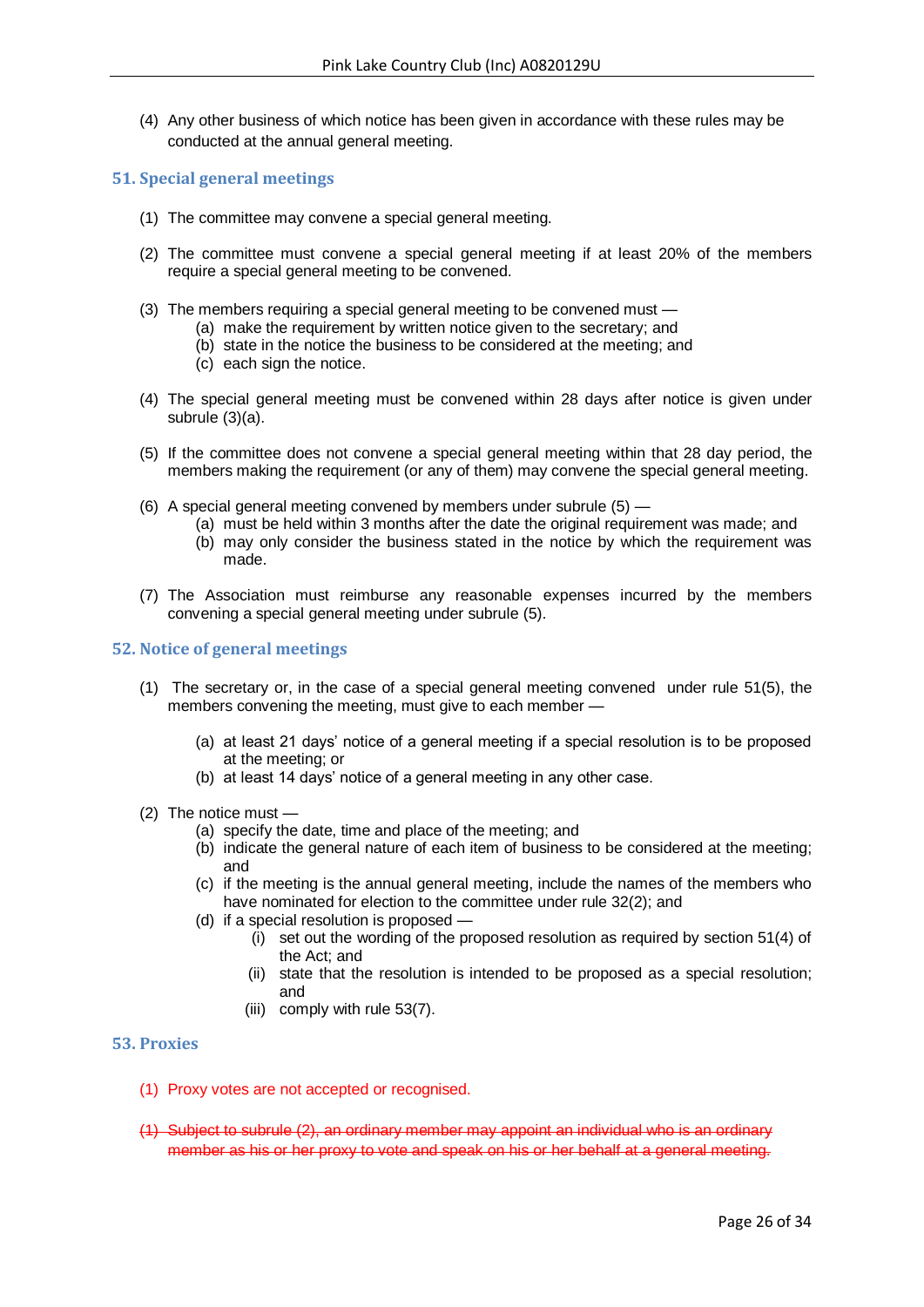- (2) An ordinary member may be appointed the proxy for not more than 5 other members.
- (3) The appointment of a proxy must be in writing and signed by the member making the appointment.
- (4) The member appointing the proxy may give specific directions as to how the proxy is to vote on his or her behalf.
- (5) If no instructions are given to the proxy, the proxy may vote on behalf of the member in any matter as the proxy sees fit.
- (6) If the committee has approved a form for the appointment of a proxy, the member may use that form or any other form —
	- (a) that clearly identifies the person appointed as the member's proxy; and
	- (b) that has been signed by the member.
- (7) Notice of a general meeting given to an ordinary member under rule 52 must
	- (a) state that the member may appoint an individual who is an ordinary member as a proxy for the meeting; and
	- (b) include a copy of any form that the committee has approved for the appointment of a proxy.
- (8) A form appointing a proxy must be given to the secretary before the commencement of the general meeting for which the proxy is appointed.
- (9) A form appointing a proxy sent by post or electronically is of no effect unless it is received by the Association not later than 24 hours before the commencement of the meeting.

#### <span id="page-26-0"></span>**54. Use of technology to be present at general meetings**

- (2) The presence of a member at a general meeting need not be by attendance in person but may be by that member and each other member at the meeting being simultaneously in contact by telephone or other means of instantaneous communication.
- (3) A member who participates in a general meeting as allowed under subrule (1) is taken to be present at the meeting and, if the member votes at the meeting, the member is taken to have voted in person.

#### <span id="page-26-1"></span>**55. Presiding member and quorum for general meetings**

- (1) The chairperson or, in the chairperson's absence, the deputy chairperson must preside as chairperson of each general meeting.
- (2) If the chairperson and deputy chairperson are absent or are unwilling to act as chairperson of a general meeting, the committee members at the meeting must choose one of them to act as chairperson of the meeting.
- (3) No business is to be conducted at a general meeting unless a quorum is present.
- (4) If a quorum is not present within 30 minutes after the notified commencement time of a general meeting —
	- (a) in the case of a special general meeting the meeting lapses; or
	- (b) in the case of the annual general meeting the meeting is adjourned to —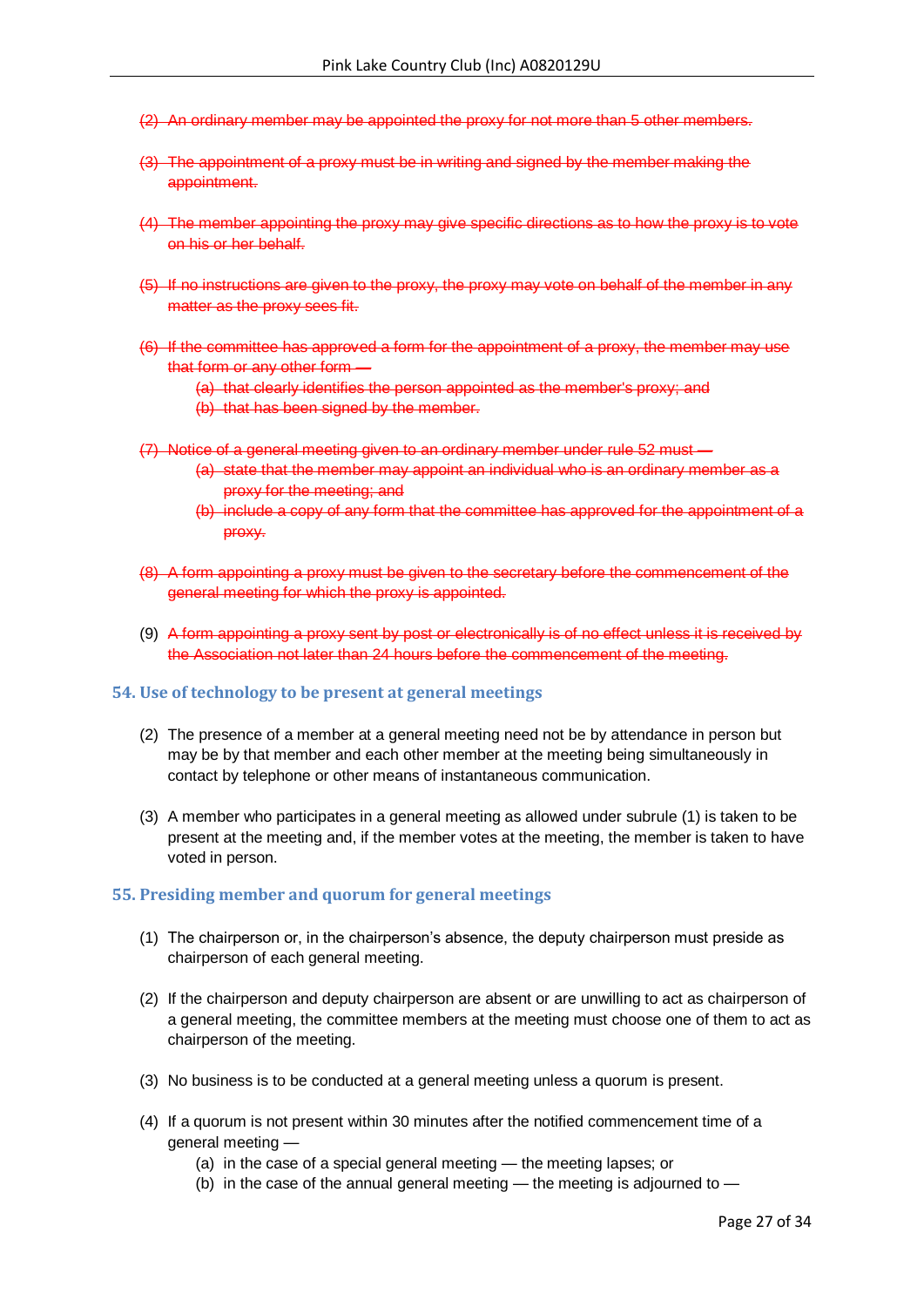- (i) the same time and day in the following week; and
- (ii) the same place, unless the chairperson specifies another place at the time of the adjournment or written notice of another place is given to the members before the day to which the meeting is adjourned.

# $(5)$  If —

- (a) a quorum is not present within 30 minutes after the commencement time of an annual general meeting held under subrule (4)(b); and
- (b) at least 2 ordinary members are present at the meeting,

# <span id="page-27-0"></span>**56. Adjournment of general meeting**

- (1) The chairperson of a general meeting at which a quorum is present may, with the consent of a majority of the ordinary members present at the meeting, adjourn the meeting to another time at the same place or at another place.
- (2) Without limiting subrule (1), a meeting may be adjourned
	- (a) if there is insufficient time to deal with the business at hand; or
	- (b) to give the members more time to consider an item of business.
- (3) No business may be conducted on the resumption of an adjourned meeting other than the business that remained unfinished when the meeting was adjourned.
- (4) Notice of the adjournment of a meeting under this rule is not required unless the meeting is adjourned for 14 days or more, in which case notice of the meeting must be given in accordance with rule 52.

# <span id="page-27-1"></span>**57. Voting at general meeting**

- (1) On any question arising at a general meeting
	- (a) subject to subrule (6), each ordinary member has one vote unless the member may also vote on behalf of a body corporate under subrule (2); and
	- (b) ordinary members may shall vote personally or by proxy.
- (2) An ordinary member that is a body corporate may, in writing, appoint an individual, whether or not the individual is a member, to vote on behalf of the body corporate on any question at a particular general meeting or at any general meeting, as specified in the document by which the appointment is made.
- (3) A copy of the document by which the appointment is made must be given to the secretary before any general meeting to which the appointment applies.
- (4) The appointment has effect until
	- (a) the end of any general meeting to which the appointment applies; or
	- (b) the appointment is revoked by the body corporate and written notice of the revocation is given to the secretary.
- (5) Except in the case of a special resolution, a motion is carried if a majority of the ordinary members present at a general meeting vote in favour of the motion.
- (6) If votes are divided equally on a question, the chairperson of the meeting has a second or casting vote.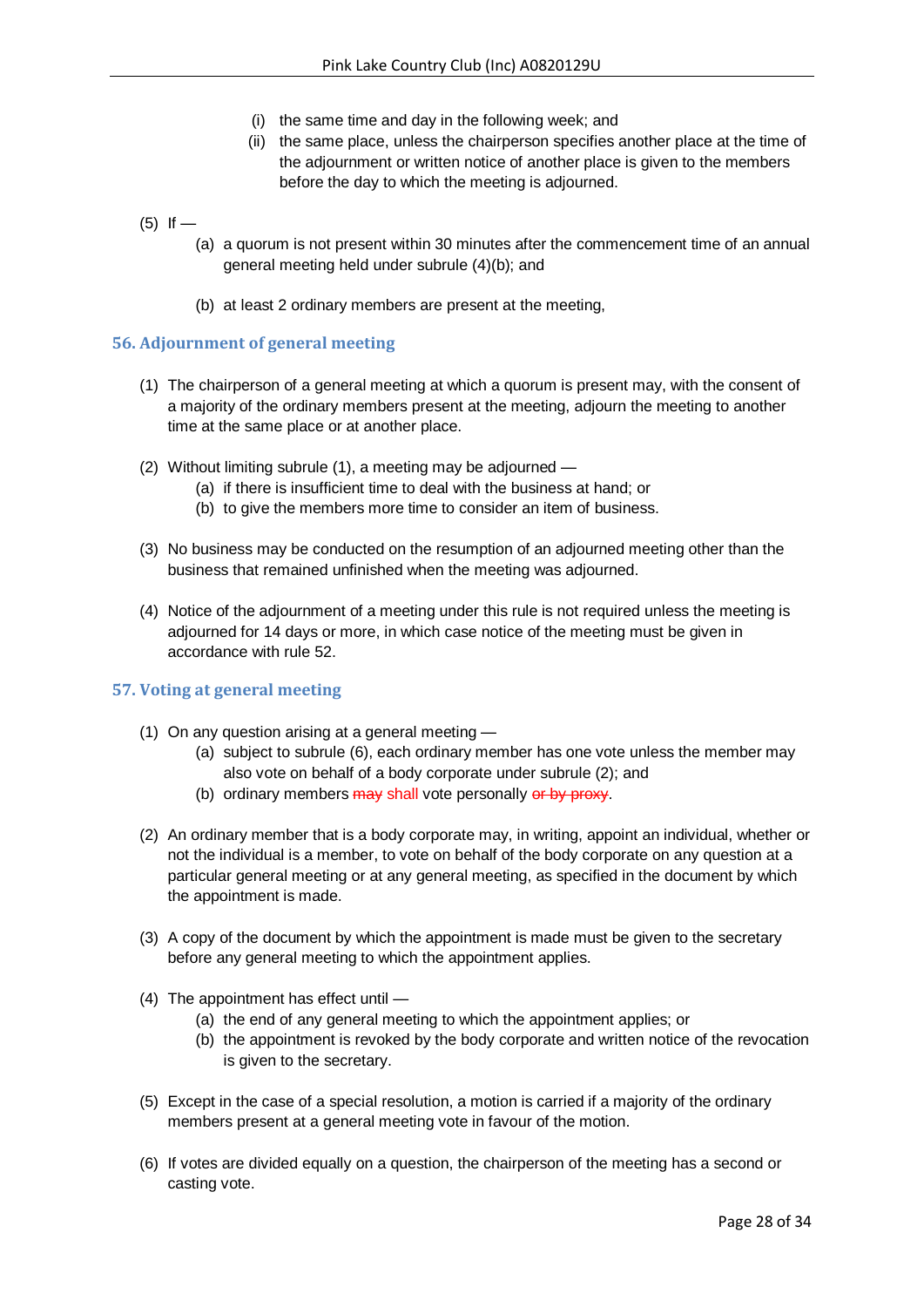- (7) If the question is whether or not to confirm the minutes of a previous general meeting, only members who were present at that meeting may vote.
- (8) For a person to be eligible to vote at a general meeting as an ordinary member, or on behalf of an ordinary member that is a body corporate under subrule  $(2)$ , the ordinary member -
	- (a) must have been an ordinary member at the time notice of the meeting was given under rule 52; and
	- (b) must have paid any fee or other money payable to the Association by the member.

#### <span id="page-28-0"></span>**58. When special resolutions are required**

- (1) A special resolution is required if it is proposed at a general meeting
	- (a) to affiliate the Association with another body; or
	- (b) to request the Commissioner to apply to the State Administrative Tribunal under section 109 of the Act for the appointment of a statutory manager.
- (2) Subrule (1) does not limit the matters in relation to which a special resolution may be proposed.

#### <span id="page-28-1"></span>**59. Determining whether resolution carried**

 $(1)$  In this rule —

*poll* means the process of voting in relation to a matter that is conducted in writing.

- (2) Subject to subrule (4), the chairperson of a general meeting may, on the basis of general agreement or disagreement or by a show of hands, declare that a resolution has been —
	- (a) carried; or
	- (b) carried unanimously; or
	- (c) carried by a particular majority; or
	- (d) lost.
- (3) If the resolution is a special resolution, the declaration under subrule (2) must identify the resolution as a special resolution.
- (4) If a poll is demanded on any question by the chairperson of the meeting or by at least 3 other ordinary members present in person or by proxy -
	- (a) the poll must be taken at the meeting in the manner determined by the chairperson;
	- (b) the chairperson must declare the determination of the resolution on the basis of the poll.
- (5) If a poll is demanded on the election of the chairperson or on a question of an adjournment, the poll must be taken immediately.
- (6) If a poll is demanded on any other question, the poll must be taken before the close of the meeting at a time determined by the chairperson.
- (7) A declaration under subrule (2) or (4) must be entered in the minutes of the meeting, and the entry is, without proof of the voting in relation to the resolution, evidence of how the resolution was determined.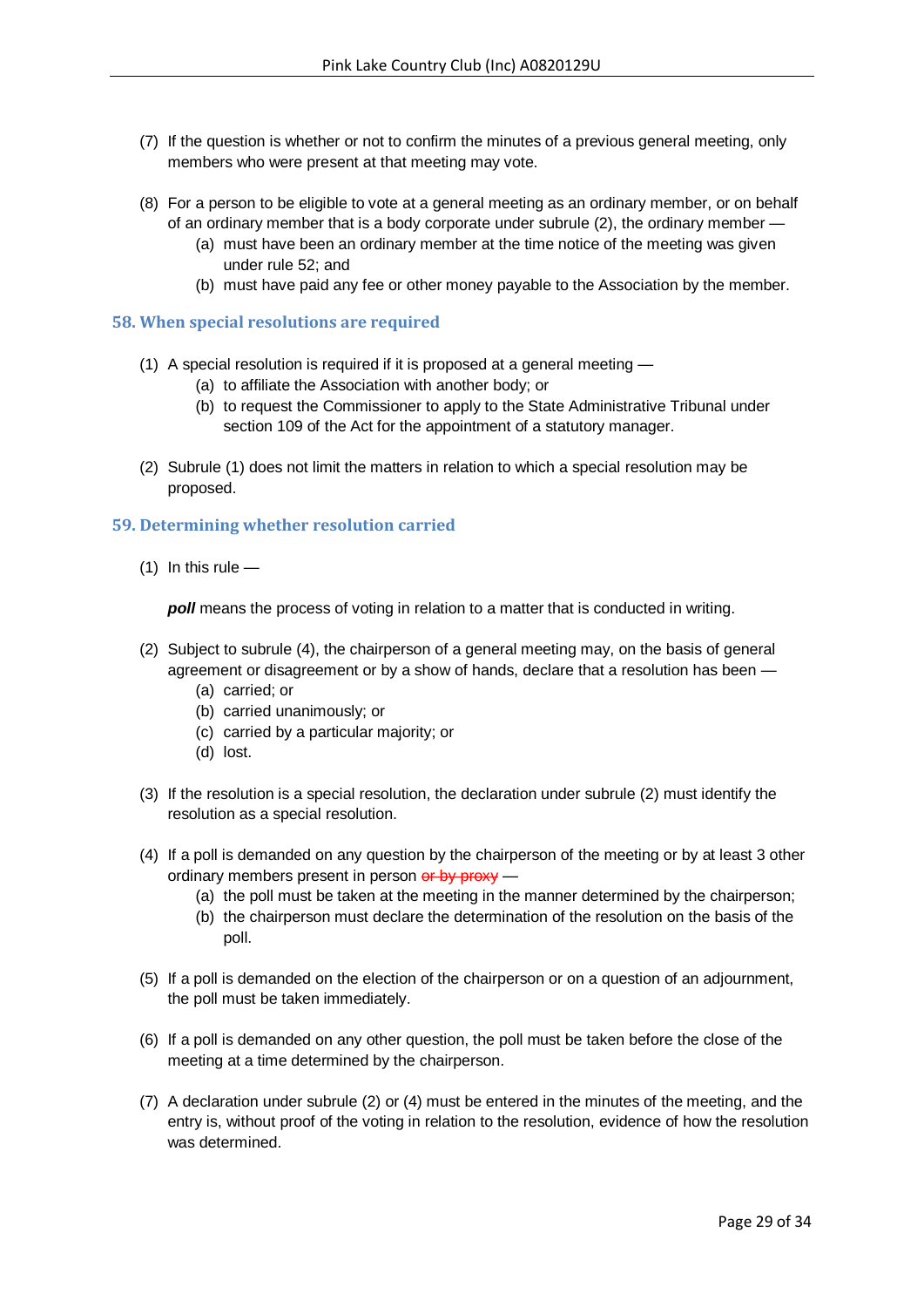#### <span id="page-29-0"></span>**60. Minutes of general meeting**

- (1) The secretary, or a person authorised by the committee from time to time, must take and keep minutes of each general meeting.
- (2) The minutes must record the business considered at the meeting, any resolution on which a vote is taken and the result of the vote.
- (3) In addition, the minutes of each annual general meeting must record
	- (a) the names of the ordinary members attending the meeting; and
	- (b) any proxy forms given to the chairperson of the meeting under rule 53(8); and deleted
	- (c) the financial statements or financial report presented at the meeting, as referred to in rule  $50(3)(b)(ii)$  or (iii); and
	- (d) any report of the review or auditor's report on the financial statements or financial report presented at the meeting, as referred to in rule 50(3)(b)(iv).
- (4) The minutes of a general meeting must be entered in the Association's minute book within 30 days after the meeting is held.
- (5) The chairperson must ensure that the minutes of a general meeting are reviewed and signed as correct by —
	- (a) the chairperson of the meeting; or
	- (b) the chairperson of the next general meeting.
- (6) When the minutes of a general meeting have been signed as correct they are, in the absence of evidence to the contrary, taken to be proof that —
	- (a) the meeting to which the minutes relate was duly convened and held; and
	- (b) the matters recorded as having taken place at the meeting took place as recorded; and
	- (c) any election or appointment purportedly made at the meeting was validly made.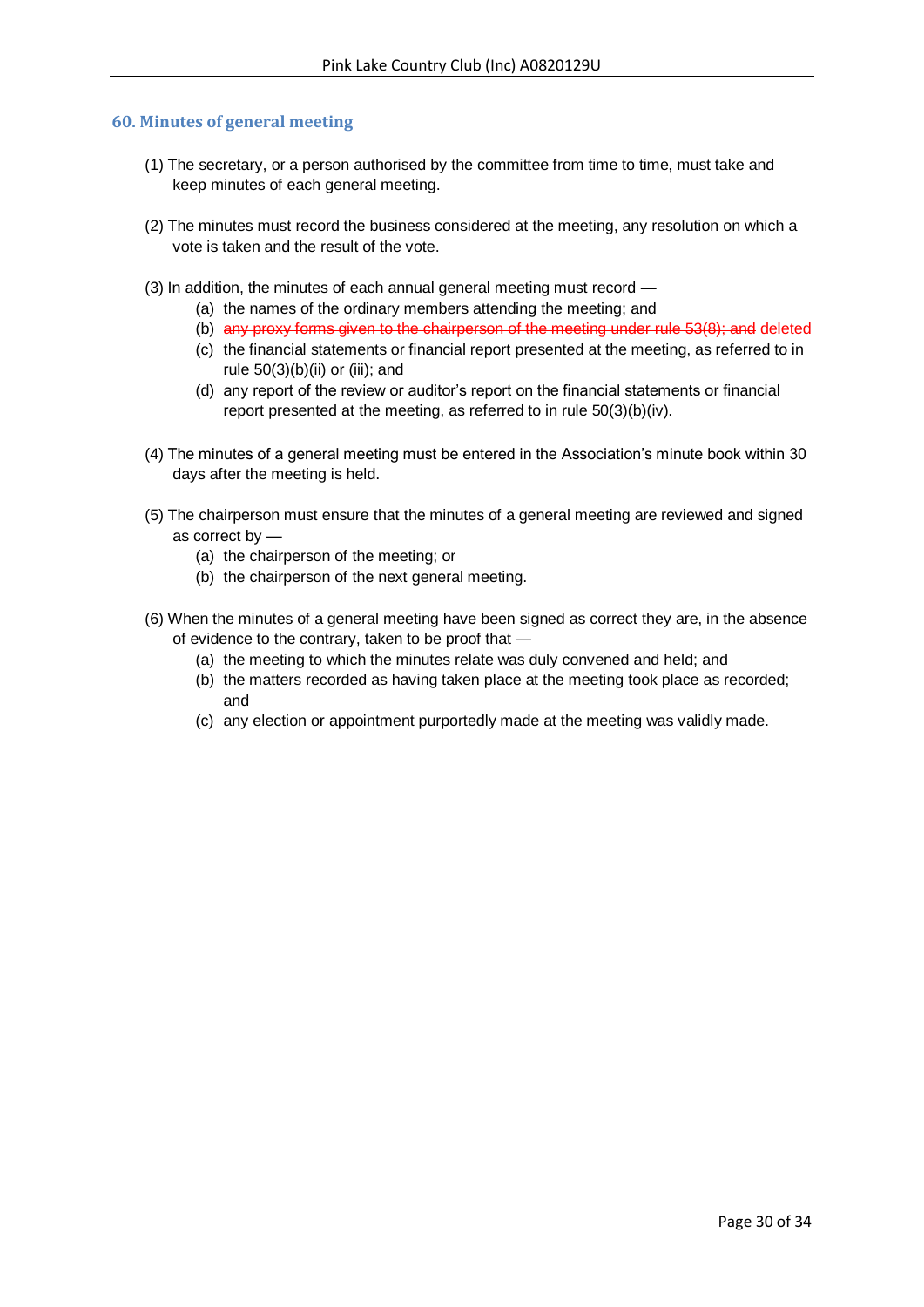# **PART 7 — FINANCIAL MATTERS**

# <span id="page-30-1"></span><span id="page-30-0"></span>**61. Source of funds**

The funds of the Association may be derived from entrance fees, annual subscriptions, donations, fund-raising activities, grants, interest and any other sources approved by the committee.

# <span id="page-30-2"></span>**62. Control of funds**

- (1) The Association must open an account in the name of the Association with a financial institution from which all expenditure of the Association is made and into which all funds received by the Association are deposited.
- (2) Subject to any restrictions imposed at a general meeting, the committee may approve expenditure on behalf of the Association.
- (3) The committee may authorise the treasurer to expend funds on behalf of the Association up to a specified limit without requiring approval from the committee for each item on which the funds are expended.
- (4) All cheques, drafts, bills of exchange, promissory notes and other negotiable instruments of the Association must be signed by —
	- (a) 2 committee members; or
	- (b) one committee member and a person authorised by the committee.
- (5) All funds of the Association must be deposited into the Association's account within 5 working days after their receipt.

# <span id="page-30-3"></span>**63. Financial statements and financial reports**

- (1) For each financial year, the committee must ensure that the requirements imposed on the Association under Part 5 of the Act relating to the financial statements or financial report of the Association are met.
- (2) Without limiting subrule (1), those requirements include
	- (a) if the Association is a tier 1 association, the preparation of the financial statements; and
	- (b) if the Association is a tier 2 association or tier 3 association, the preparation of the financial report; and
	- (c) if required, the review or auditing of the financial statements or financial report, as applicable; and
	- (d) the presentation to the annual general meeting of the financial statements or financial report, as applicable; and
	- (e) if required, the presentation to the annual general meeting of the copy of the report of the review or auditor's report, as applicable, on the financial statements or financial report.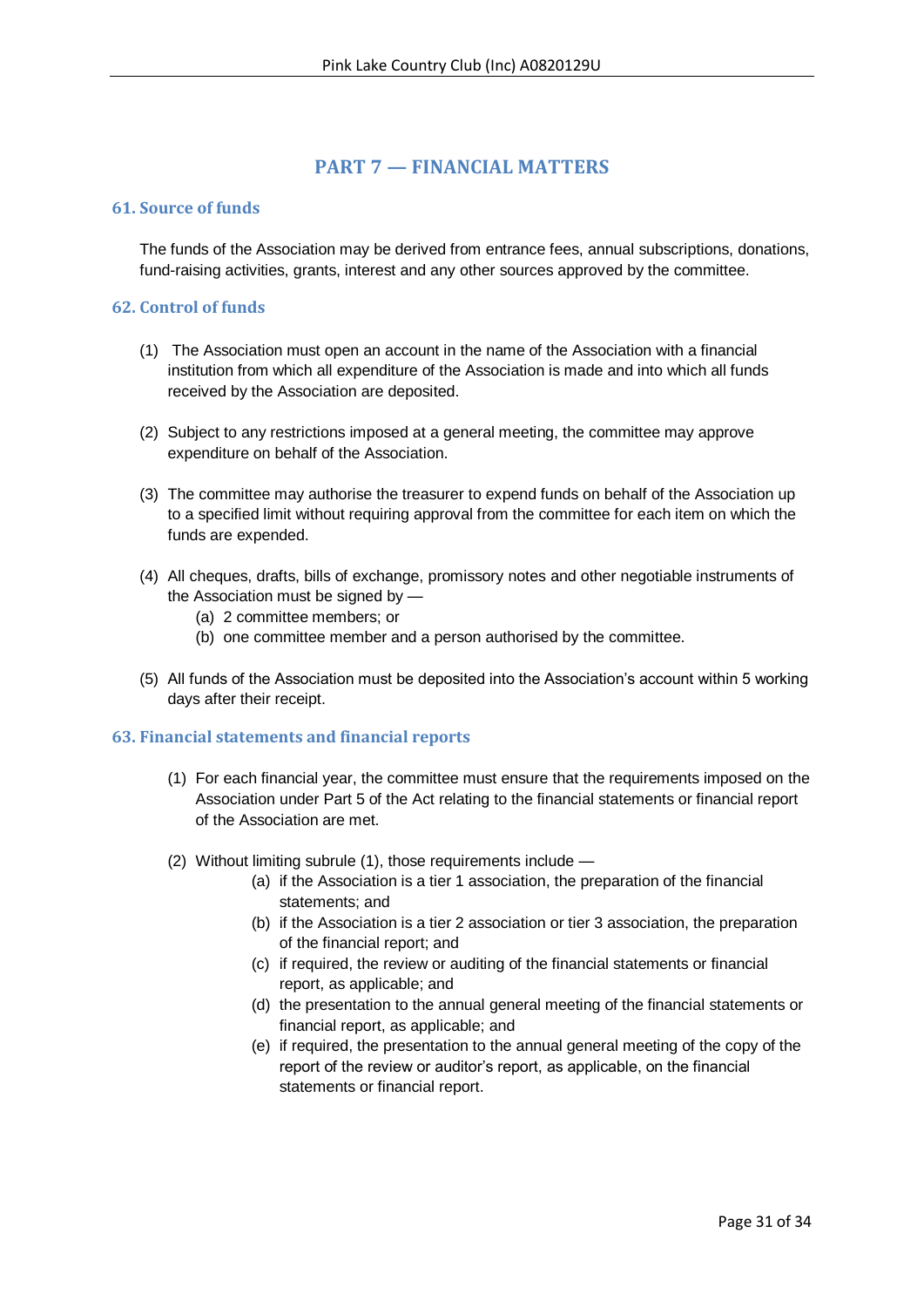# **PART 8 — GENERAL MATTERS**

#### <span id="page-31-1"></span><span id="page-31-0"></span>**64. By-laws**

- (1) The Association may, by resolution at a general committee meeting, make, amend or revoke by-laws.
- (2) By-laws may
	- (a) provide for the rights and obligations that apply to any classes of associate membership approved under rule 8(2); and
	- (b) impose restrictions on the committee's powers, including the power to dispose of the association's assets; and
	- (c) impose requirements relating to the financial reporting and financial accountability of the association and the auditing of the association's accounts; and
	- (d) provide for any other matter the association considers necessary or convenient to be dealt with in the by-laws.
- (3) A by-law is of no effect to the extent that it is inconsistent with the Act, the regulations or these rules.
- (4) Without limiting subrule (3), a by-law made for the purposes of subrule (2)(c) may only impose requirements on the Association that are additional to, and do not restrict, a requirement imposed on the Association under Part 5 of the Act.
- (5) At the request of a member, the Association must make a copy of the by-laws available for inspection by the member.

#### <span id="page-31-2"></span>**65. Executing documents and common seal**

- (1) The Association may execute a document without using a common seal if the document is signed by  $-$ 
	- (a) 2 committee members; or
	- (b) one committee member and a person authorised by the committee.
- (2) If the Association has a common seal
	- (a) the name of the Association must appear in legible characters on the common seal; and
	- (b) a document may only be sealed with the common seal by the authority of the committee and in the presence of —
		- (i) 2 committee members; or
		- (ii) one committee member and a person authorised by the committee,

and each of them is to sign the document to attest that the document was sealed in their presence.

- (3) The secretary must make a written record of each use of the common seal.
- (4) The common seal must be kept in the custody of the secretary or another committee member authorised by the committee.

# <span id="page-31-3"></span>**66. Giving notices to members**

 $(1)$  In this rule —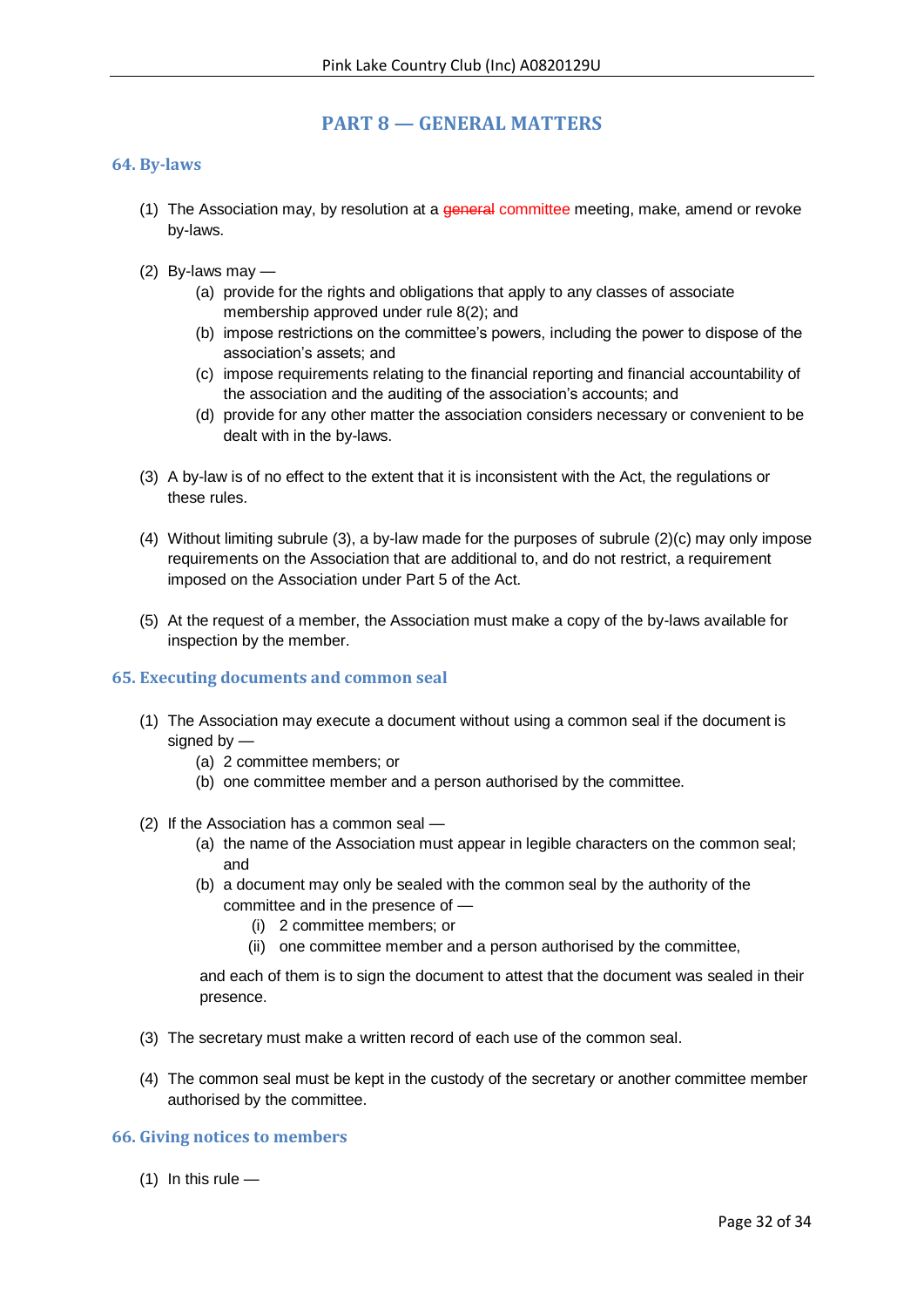*recorded means* recorded in the register of members.

- (2) A notice or other document that is to be given to a member under these rules is taken not to have been given to the member unless it is in writing and —
	- (a) delivered by hand to the recorded address of the member; or
	- (b) sent by prepaid post to the recorded postal address of the member; or
	- (c) sent by facsimile or electronic transmission to an appropriate recorded number or recorded electronic address of the member.

# <span id="page-32-0"></span>**67. Custody of books and securities**

- (1) Subject to subrule (2), the books and any securities of the Association must be kept in the secretary's custody or under the secretary's control.
- (2) The financial records and, as applicable, the financial statements or financial reports of the Association must be kept in the treasurer's custody or under the treasurer's control.
- (3) Subrules (1) and (2) have effect except as otherwise decided by the committee.
- (4) The books of the Association must be retained for at least 7 years.

# <span id="page-32-1"></span>**68. Record of office holders**

The record of committee members and other persons authorised to act on behalf of the Association that is required to be maintained under section 58(2) of the Act must be kept in the secretary's custody or under the secretary's control.

# <span id="page-32-2"></span>**69. Inspection of records and documents**

- (1) Subrule (2) applies to a member who wants to inspect
	- (a) the register of members under section 54(1) of the Act; or
	- (b) the record of the names and addresses of committee members, and other persons authorised to act on behalf of the Association, under section 58(3) of the Act; or
	- (c) any other record or document of the association.
- (2) The member must contact the secretary to make the necessary arrangements for the inspection.
- (3) The inspection must be free of charge.
- (4) If the member wants to inspect a document that records the minutes of a committee meeting, the right to inspect that document is subject to any decision the committee has made about minutes of committee meetings generally, or the minutes of a specific committee meeting, being available for inspection by members.
- (5) The member may make a copy of or take an extract from a record or document referred to in subrule (1)(c) but does not have a right to remove the record or document for that purpose.
- (6) The member must not use or disclose information in a record or document referred to in subrule (1)(c) except for a purpose —
	- (a) that is directly connected with the affairs of the Association; or